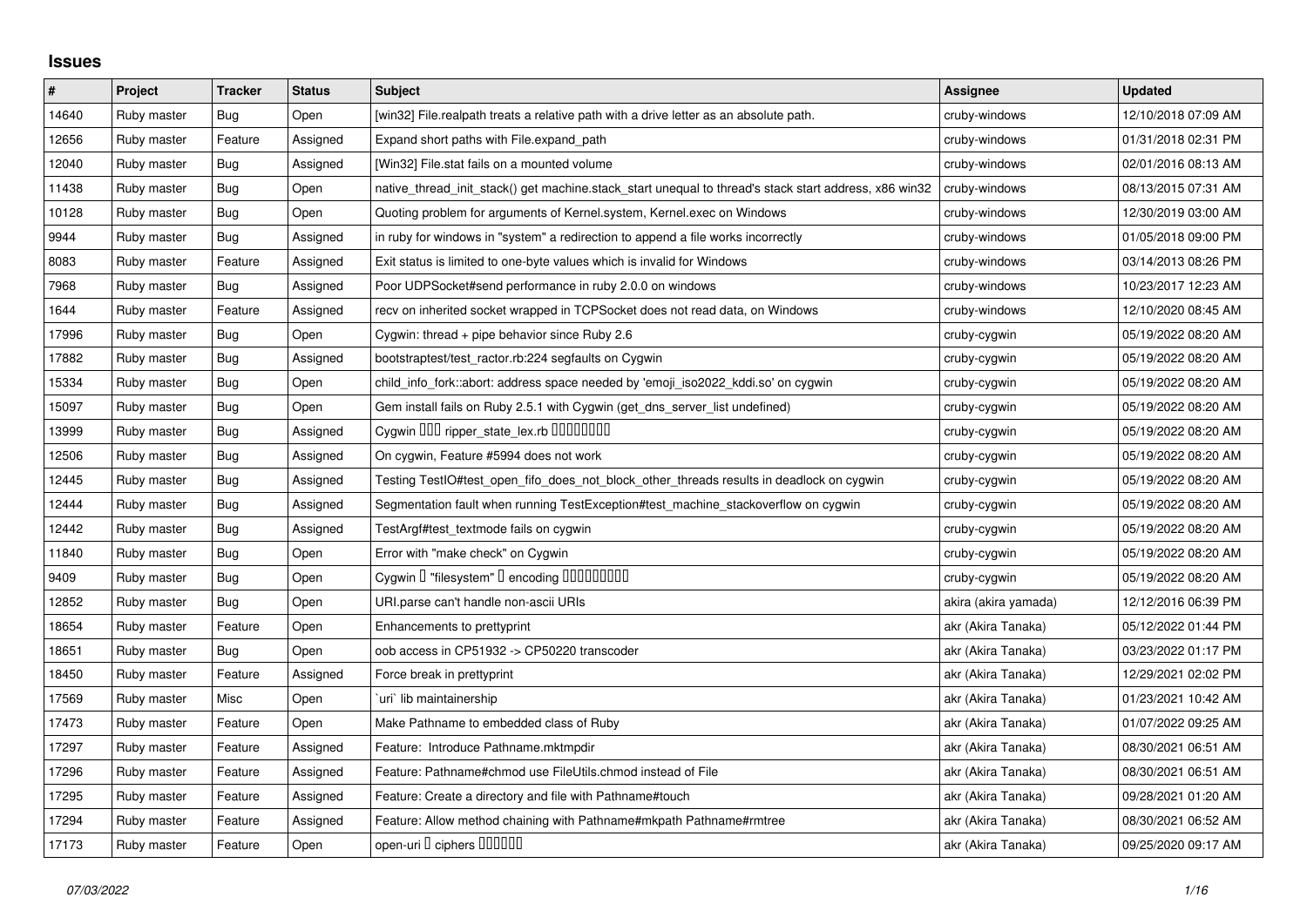| #     | Project     | <b>Tracker</b> | <b>Status</b> | <b>Subject</b>                                                                                              | <b>Assignee</b>                     | <b>Updated</b>      |
|-------|-------------|----------------|---------------|-------------------------------------------------------------------------------------------------------------|-------------------------------------|---------------------|
| 17154 | Ruby master | Misc           | Open          | Update Pathname Documentation to Clarify Expected Behavior                                                  | akr (Akira Tanaka)                  | 09/05/2020 01:18 PM |
| 16985 | Ruby master | Feature        | Open          | Improve `pp` for `Hash` and `String`                                                                        | akr (Akira Tanaka)                  | 06/26/2020 09:51 AM |
| 16937 | Ruby master | Feature        | Assigned      | Add DNS over HTTP to Resolv                                                                                 | akr (Akira Tanaka)                  | 12/10/2020 09:15 AM |
| 14922 | Ruby master | Feature        | Assigned      | Resolv getaddresses ignores AAAA records for IPv6                                                           | akr (Akira Tanaka)                  | 11/13/2020 04:01 AM |
| 14066 | Ruby master | Feature        | Assigned      | Add CAA DNS RR on Resolv                                                                                    | akr (Akira Tanaka)                  | 11/10/2017 06:50 AM |
| 13513 | Ruby master | Bug            | Assigned      | Resolv::DNS::Message.decode hangs after detecting truncation in UDP messages                                | akr (Akira Tanaka)                  | 03/08/2021 11:35 PM |
| 13385 | Ruby master | Feature        | Open          | [PATCH] Make Resolv::DNS::Name validation similar to host and dig commands                                  | akr (Akira Tanaka)                  | 06/16/2017 08:04 AM |
| 13047 | Ruby master | Feature        | Assigned      | Use String literal instead of `String#+` for multiline pretty-printing of multiline strings                 | akr (Akira Tanaka)                  | 02/22/2017 07:09 AM |
| 12497 | Ruby master | Feature        | Assigned      | GMP version of divmod may be slower                                                                         | akr (Akira Tanaka)                  | 08/10/2016 03:11 AM |
| 11322 | Ruby master | Feature        | Assigned      | OpenUri: RuntimeError: HTTP redirection loop                                                                | akr (Akira Tanaka)                  | 11/13/2020 03:52 AM |
| 11312 | Ruby master | Feature        | Open          | Add Resolv::DNS::Resource::IN::SPF                                                                          | akr (Akira Tanaka)                  | 07/01/2015 03:26 AM |
| 10637 | Ruby master | Feature        | Assigned      | Puppet orchestration on vagrant fails with Error: Non-HTTP proxy URI                                        | akr (Akira Tanaka)                  | 09/23/2020 10:23 PM |
| 10580 | Ruby master | Bug            | Open          | TestProcess#test_deadlock_by_signal_at_forking fails on ARM                                                 | akr (Akira Tanaka)                  | 12/30/2019 03:00 AM |
| 10459 | Ruby master | Feature        | Assigned      | [PATCH] rfc3339 method for Time                                                                             | akr (Akira Tanaka)                  | 05/21/2015 08:14 AM |
| 10129 | Ruby master | Feature        | Assigned      | More descriptive error message for failed net/http requests                                                 | akr (Akira Tanaka)                  | 01/05/2018 09:01 PM |
| 8445  | Ruby master | Bug            | Assigned      | IO.open and IO#set_enconding does not support :fallback option                                              | akr (Akira Tanaka)                  | 06/14/2022 06:02 AM |
| 7412  | Ruby master | Feature        | Assigned      | Pathname#relative_path_from does not support mixed directory separators on windows                          | akr (Akira Tanaka)                  | 01/05/2018 09:00 PM |
| 7362  | Ruby master | Feature        | Assigned      | Adding Pathname#start_with?                                                                                 | akr (Akira Tanaka)                  | 12/25/2017 06:15 PM |
| 3608  | Ruby master | Feature        | Assigned      | Enhancing Pathname#each_child to be lazy                                                                    | akr (Akira Tanaka)                  | 12/25/2017 06:14 PM |
| 18459 | Ruby master | Feature        | Assigned      | IRB autocomplete dropdown colour options                                                                    | aycabta (aycabta.)                  | 01/05/2022 02:15 AM |
| 15371 | Ruby master | Feature        | Assigned      | <b>IRB with ARGV</b>                                                                                        | aycabta (aycabta .)                 | 02/14/2020 11:35 AM |
| 14917 | Ruby master | Misc           | Assigned      | Add RDoc documents to tar ball                                                                              | aycabta (aycabta .)                 | 07/21/2018 09:29 AM |
| 13604 | Ruby master | Feature        | Assigned      | Exposing alternative interface of readline                                                                  | aycabta (aycabta.)                  | 01/20/2020 05:34 AM |
| 9507  | Ruby master | Bug            | Open          | Ruby 2.1.0 is broken on ARMv5: tried to create Proc object without a block                                  | charliesome (Charlie<br>Somerville) | 01/05/2018 09:00 PM |
| 18639 | Ruby master | Feature        | Open          | Update Unicode data to Unicode Version 15.0.0                                                               | duerst (Martin Dürst)               | 03/22/2022 07:38 PM |
| 18601 | Ruby master | Bug            | Open          | Invalid byte sequences in Big5 encodings                                                                    | duerst (Martin Dürst)               | 02/23/2022 07:59 AM |
| 18337 | Ruby master | <b>Bug</b>     | Assigned      | Ruby allows zero-width characters in identifiers                                                            | duerst (Martin Dürst)               | 11/24/2021 09:13 AM |
| 17400 | Ruby master | <b>Bug</b>     | Open          | Incorrect character downcase for Greek Sigma                                                                | duerst (Martin Dürst)               | 12/17/2020 06:56 AM |
| 16842 | Ruby master | Bug            | Assigned      | inspect` prints the UTF-8 character U+0085 (NEXT LINE) verbatim even though it is not printable             | duerst (Martin Dürst)               | 02/26/2021 05:43 AM |
| 13671 | Ruby master | <b>Bug</b>     | Assigned      | Regexp with lookbehind and case-insensitivity raises RegexpError only on strings with certain<br>characters | duerst (Martin Dürst)               | 11/30/2021 04:42 AM |
| 7742  | Ruby master | <b>Bug</b>     | Open          | System encoding (Windows-1258) is not recognized by Ruby to convert back to UTF-8                           | duerst (Martin Dürst)               | 12/25/2017 06:15 PM |
| 6351  | Ruby master | <b>Bug</b>     | Assigned      | transcode table generator does not support multi characters of Unicode                                      | duerst (Martin Dürst)               | 12/25/2017 06:15 PM |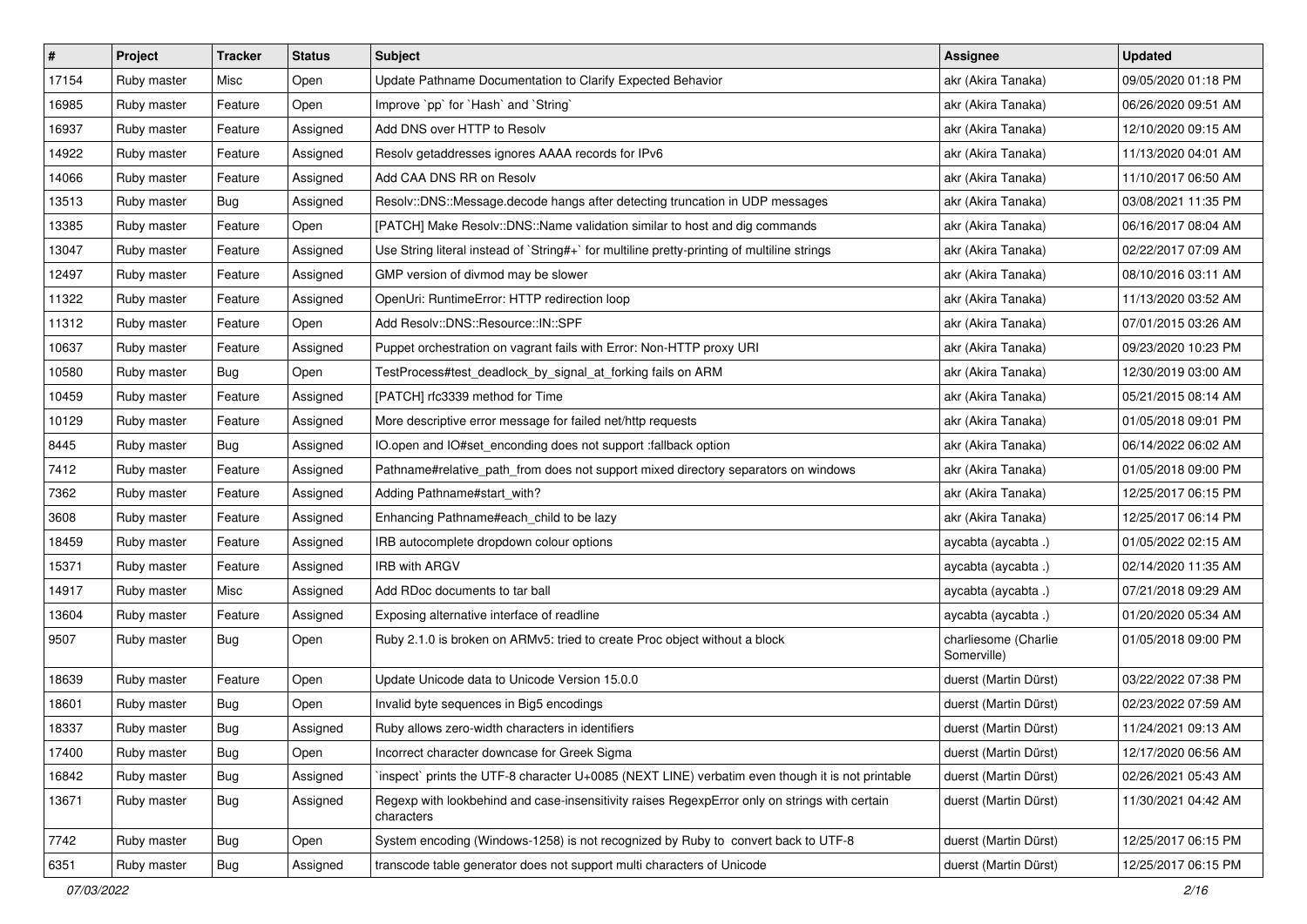| #     | Project     | <b>Tracker</b> | <b>Status</b> | <b>Subject</b>                                                                                                                                                      | Assignee                          | <b>Updated</b>      |
|-------|-------------|----------------|---------------|---------------------------------------------------------------------------------------------------------------------------------------------------------------------|-----------------------------------|---------------------|
| 17525 | Ruby master | Feature        | Open          | Implement Happy Eyeballs Version 2 (RFC8305) in Socket.tcp                                                                                                          | Glass_saga (Masaki<br>Matsushita) | 06/16/2022 01:08 AM |
| 16476 | Ruby master | Feature        | Open          | Socket.getaddrinfo cannot be interrupted by Timeout.timeout                                                                                                         | Glass_saga (Masaki<br>Matsushita) | 06/16/2022 01:08 AM |
| 15628 | Ruby master | Feature        | Assigned      | init inetsock internal should fallback to IPv4 if IPv6 is unreachable                                                                                               | Glass_saga (Masaki<br>Matsushita) | 09/25/2020 05:42 AM |
| 13696 | Ruby master | Feature        | Open          | Add exchange and noreplace options to File.rename                                                                                                                   | Glass_saga (Masaki<br>Matsushita) | 12/01/2017 04:34 PM |
| 7148  | Ruby master | Feature        | Assigned      | Improved Tempfile w/o DelegateClass                                                                                                                                 | Glass_saga (Masaki<br>Matsushita) | 03/27/2019 09:51 AM |
| 2631  | Ruby master | Feature        | Assigned      | Allow IO#reopen to take a block                                                                                                                                     | Glass_saga (Masaki<br>Matsushita) | 05/24/2018 01:22 PM |
| 15408 | Ruby master | Feature        | Open          | Deprecate object_id and _id2ref                                                                                                                                     | headius (Charles Nutter)          | 03/19/2019 04:02 PM |
| 18790 | Ruby master | Bug            | Assigned      | cannot load such file -- digest (LoadError)                                                                                                                         | hsbt (Hiroshi SHIBATA)            | 06/06/2022 12:41 AM |
| 18666 | Ruby master | Bug            | Open          | No rule to make target 'yaml/yaml.h', needed by 'api.o'                                                                                                             | hsbt (Hiroshi SHIBATA)            | 03/29/2022 11:17 AM |
| 18614 | Ruby master | Bug            | Open          | Error (busy loop) in<br>TestGemCommandsSetupCommand#test_destdir_flag_does_not_try_to_write_to_the_default_gem_<br>home                                             | hsbt (Hiroshi SHIBATA)            | 03/17/2022 01:03 AM |
| 18571 | Ruby master | Feature        | Assigned      | Removed the bundled sources from release package after Ruby 3.2                                                                                                     | hsbt (Hiroshi SHIBATA)            | 03/28/2022 06:23 AM |
| 18567 | Ruby master | Bug            | Open          | Depending on default gems in stdlib gems when not needed considered harmful                                                                                         | hsbt (Hiroshi SHIBATA)            | 04/21/2022 04:45 PM |
| 18381 | Ruby master | Bug            | Assigned      | Default vs Bundled gems                                                                                                                                             | hsbt (Hiroshi SHIBATA)            | 12/15/2021 11:09 AM |
| 18355 | Ruby master | Bug            | Assigned      | require("pathname") within rack application chnages behaviors of Pathname methods, such as<br>absolute?(), when there are two versions of 'pathname' gem installed. | hsbt (Hiroshi SHIBATA)            | 11/30/2021 08:01 AM |
| 18169 | Ruby master | Bug            | Assigned      | Local copies of gemified libraries are being released out of sync with their gems                                                                                   | hsbt (Hiroshi SHIBATA)            | 02/25/2022 05:40 PM |
| 18068 | Ruby master | Misc           | Open          | Silence LoadError only if it is for rubygems itself                                                                                                                 | hsbt (Hiroshi SHIBATA)            | 08/08/2021 02:21 PM |
| 16963 | Ruby master | Feature        | Assigned      | Remove English.rb from Ruby 2.8/3.0                                                                                                                                 | hsbt (Hiroshi SHIBATA)            | 06/19/2020 09:48 AM |
| 16951 | Ruby master | Bug            | Assigned      | Consistently referer dependencies                                                                                                                                   | hsbt (Hiroshi SHIBATA)            | 06/17/2021 06:15 AM |
| 16012 | Ruby master | Feature        | Assigned      | Add a (small) test-install suite?                                                                                                                                   | hsbt (Hiroshi SHIBATA)            | 07/30/2019 08:13 AM |
| 15550 | Ruby master | Bug            | Assigned      | Windows - gem bin files - can't run from bash shell                                                                                                                 | hsbt (Hiroshi SHIBATA)            | 03/20/2019 01:05 AM |
| 15487 | Ruby master | Misc           | Assigned      | Clarify default gems maintanance policy                                                                                                                             | hsbt (Hiroshi SHIBATA)            | 12/30/2018 08:42 PM |
| 14737 | Ruby master | Feature        | Assigned      | Split default gems into separate directory structure                                                                                                                | hsbt (Hiroshi SHIBATA)            | 09/02/2020 06:00 PM |
| 14679 | Ruby master | <b>Bug</b>     | Assigned      | StdLib gems should properly specify their dependencies                                                                                                              | hsbt (Hiroshi SHIBATA)            | 04/11/2018 01:14 PM |
| 13534 | Ruby master | Feature        | Assigned      | Checking installation results of default gems                                                                                                                       | hsbt (Hiroshi SHIBATA)            | 07/26/2018 02:16 AM |
| 13508 | Ruby master | Feature        | Assigned      | How remove/refactor code related mathn library.                                                                                                                     | hsbt (Hiroshi SHIBATA)            | 12/25/2017 06:15 PM |
| 12639 | Ruby master | Feature        | Assigned      | Speed up require in RubyGems by 5x                                                                                                                                  | hsbt (Hiroshi SHIBATA)            | 07/26/2018 02:12 AM |
| 10919 | Ruby master | Bug            | Assigned      | [gem install] installs multipe platforms                                                                                                                            | hsbt (Hiroshi SHIBATA)            | 07/30/2019 07:44 AM |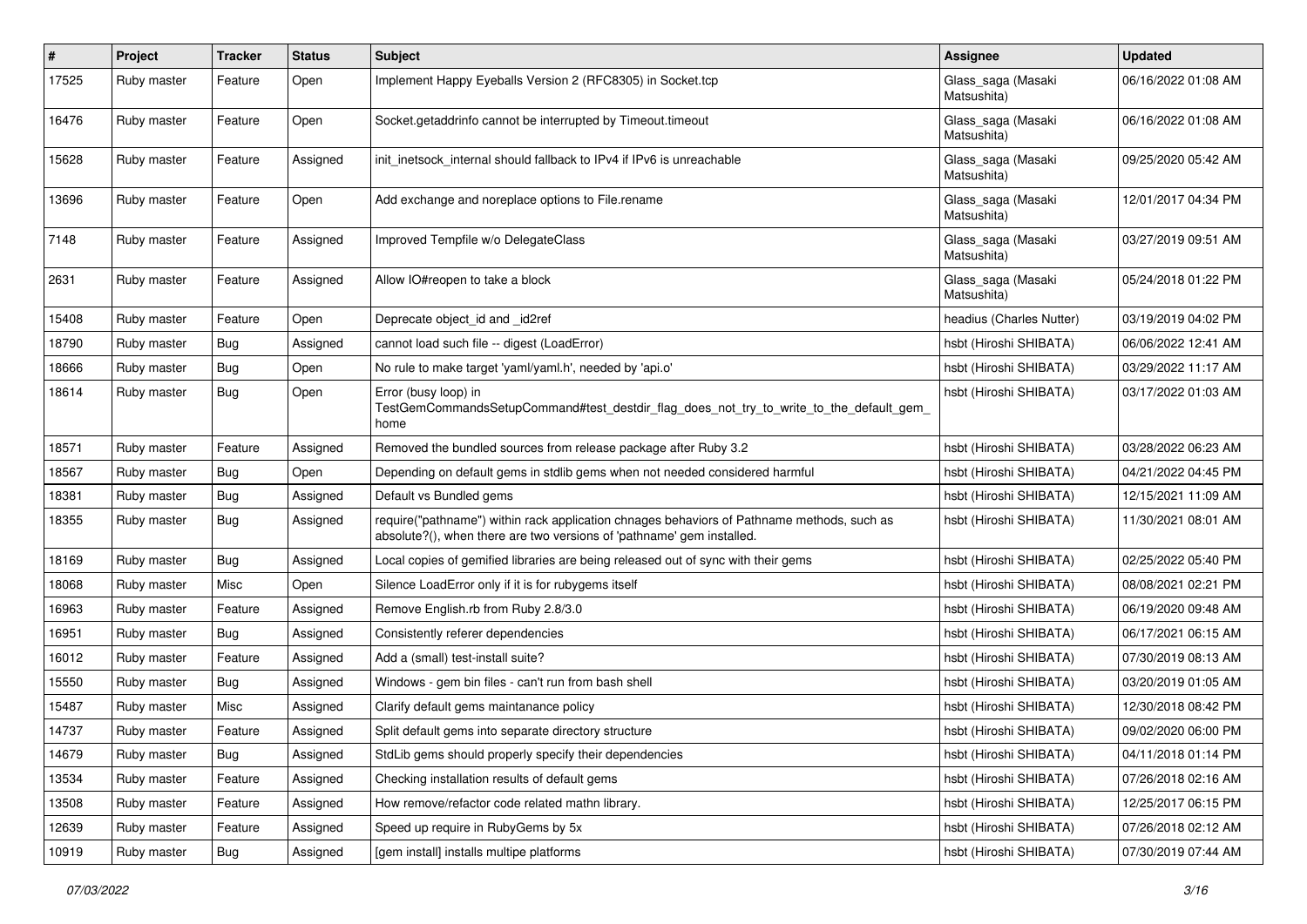| $\pmb{\#}$ | Project     | <b>Tracker</b> | <b>Status</b> | <b>Subject</b>                                                                     | <b>Assignee</b>             | <b>Updated</b>      |
|------------|-------------|----------------|---------------|------------------------------------------------------------------------------------|-----------------------------|---------------------|
| 9366       | Ruby master | <b>Bug</b>     | Assigned      | "make-j32 check TESTS=-j32" occasionally fails on rubygems/specification           | hsbt (Hiroshi SHIBATA)      | 07/26/2018 02:13 AM |
| 6590       | Ruby master | Feature        | Assigned      | Dealing with bigdecimal, etc gems in JRuby                                         | hsbt (Hiroshi SHIBATA)      | 05/15/2019 08:33 PM |
| 5617       | Ruby master | Feature        | Assigned      | Allow install RubyGems into dediceted directory                                    | hsbt (Hiroshi SHIBATA)      | 05/16/2018 09:15 AM |
| 18818      | Ruby master | <b>Bug</b>     | Open          | SEGV (Fiber scheduler?)                                                            | ioquatix (Samuel Williams)  | 06/06/2022 06:31 PM |
| 18810      | Ruby master | Bug            | Open          | Make `Kernel#p` interruptable.                                                     | ioquatix (Samuel Williams)  | 05/30/2022 12:44 AM |
| 18227      | Ruby master | Feature        | Open          | Static class initialization.                                                       | ioquatix (Samuel Williams)  | 09/29/2021 09:21 PM |
| 18036      | Ruby master | Bug            | Open          | Pthread fibers become invalid on fork - different from normal fibers.              | ioquatix (Samuel Williams)  | 08/19/2021 07:05 AM |
| 17664      | Ruby master | Bug            | Assigned      | Behavior of sockets changed in Ruby 3.0 to non-blocking                            | ioquatix (Samuel Williams)  | 07/12/2021 10:28 AM |
| 13383      | Ruby master | Feature        | Open          | [PATCH] Module#source_location                                                     | ioquatix (Samuel Williams)  | 01/09/2020 05:16 AM |
| 595        | Ruby master | Bug            | Assigned      | Fiber ignores ensure clause                                                        | ioquatix (Samuel Williams)  | 12/29/2019 10:37 AM |
| 18002      | Ruby master | Bug            | Open          | s390x: Tests failing without LC_ALL env                                            | jaruga (Jun Aruga)          | 07/12/2021 04:30 PM |
| 17720      | Ruby master | Misc           | Assigned      | Cirrus CI to check non-x86_64 architecture cases by own machines                   | jaruga (Jun Aruga)          | 09/26/2021 10:24 AM |
| 16492      | Ruby master | Bug            | Open          | TestBugReporter#test_bug_reporter_add test failures                                | jaruga (Jun Aruga)          | 08/24/2021 01:12 PM |
| 16188      | Ruby master | Misc           | Open          | What are the performance implications of the new keyword arguments in 2.7 and 3.0? | jeremyevans0 (Jeremy Evans) | 11/27/2019 04:45 PM |
| 18808      | Ruby master | <b>Bug</b>     | Assigned      | Cannot compile ruby 3.1.2 on powerpc64le-linux without disabling the jit features  | k0kubun (Takashi Kokubun)   | 06/20/2022 10:40 AM |
| 18277      | Ruby master | Bug            | Open          | buffer error (Zlib::BufError) in Zlib::Deflate#deflate when using MJIT             | k0kubun (Takashi Kokubun)   | 01/05/2022 03:04 PM |
| 18142      | Ruby master | <b>Bug</b>     | Assigned      | Segmentation fault with Ruby 3.0.2                                                 | k0kubun (Takashi Kokubun)   | 09/02/2021 07:43 AM |
| 18058      | Ruby master | Bug            | Open          | 3.1.0-dev with MJIT enabled Zlib::BufError during `gem install`                    | k0kubun (Takashi Kokubun)   | 08/02/2021 08:31 PM |
| 17995      | Ruby master | <b>Bug</b>     | Open          | Slow down when mjit and Ractor are being used at same time                         | k0kubun (Takashi Kokubun)   | 06/11/2022 04:02 AM |
| 16694      | Ruby master | Bug            | Assigned      | JIT vs hardened GCC with PCH                                                       | k0kubun (Takashi Kokubun)   | 02/02/2021 07:38 AM |
| 16185      | Ruby master | Bug            | Open          | basictest failure on AIX 6.1 for 64bit build                                       | kanemoto (Yutaka Kanemoto)  | 10/15/2019 12:05 AM |
| 18761      | Ruby master | Misc           | Open          | provide an example wasm project                                                    | katei (Yuta Saito)          | 05/23/2022 11:01 AM |
| 17210      | Ruby master | Feature        | Open          | More readable and useful `Set#inspect`                                             | knu (Akinori MUSHA)         | 05/19/2021 10:12 PM |
| 16989      | Ruby master | Feature        | Open          | Sets: need $\Psi$                                                                  | knu (Akinori MUSHA)         | 02/18/2022 02:57 AM |
| 15281      | Ruby master | Feature        | Assigned      | Speed up Set#intersect with size check.                                            | knu (Akinori MUSHA)         | 08/11/2020 02:43 AM |
| 15240      | Ruby master | Feature        | Open          | Set operations check for is_a?(Set), rather than allowing duck typing              | knu (Akinori MUSHA)         | 08/27/2019 08:12 PM |
| 13610      | Ruby master | Feature        | Assigned      | IPAddr doesn't provide helpful methods to get the subnet or IP address             | knu (Akinori MUSHA)         | 10/20/2017 01:13 AM |
| 11710      | Ruby master | Feature        | Open          | [PATCH] Replace Set#merge with Set#merge! and make Set#merge non-mutating.         | knu (Akinori MUSHA)         | 11/18/2015 07:28 PM |
| 11531      | Ruby master | Bug            | Assigned      | IPAddr#== implements wrong logic                                                   | knu (Akinori MUSHA)         | 12/29/2019 12:50 PM |
| 11527      | Ruby master | Feature        | Assigned      | IPAddr#mask addr isn't a method                                                    | knu (Akinori MUSHA)         | 11/07/2018 04:12 PM |
| 8047       | Ruby master | Feature        | Assigned      | IPAddr makes host address with netmask                                             | knu (Akinori MUSHA)         | 01/05/2018 09:00 PM |
| 3953       | Ruby master | Feature        | Assigned      | TCPSocket / UDPSocket do not accept IPAddr objects.                                | knu (Akinori MUSHA)         | 12/25/2017 06:14 PM |
| 18886      | Ruby master | <b>Bug</b>     | Open          | Struct aref and aset don't trigger any tracepoints.                                | ko1 (Koichi Sasada)         | 06/29/2022 06:05 AM |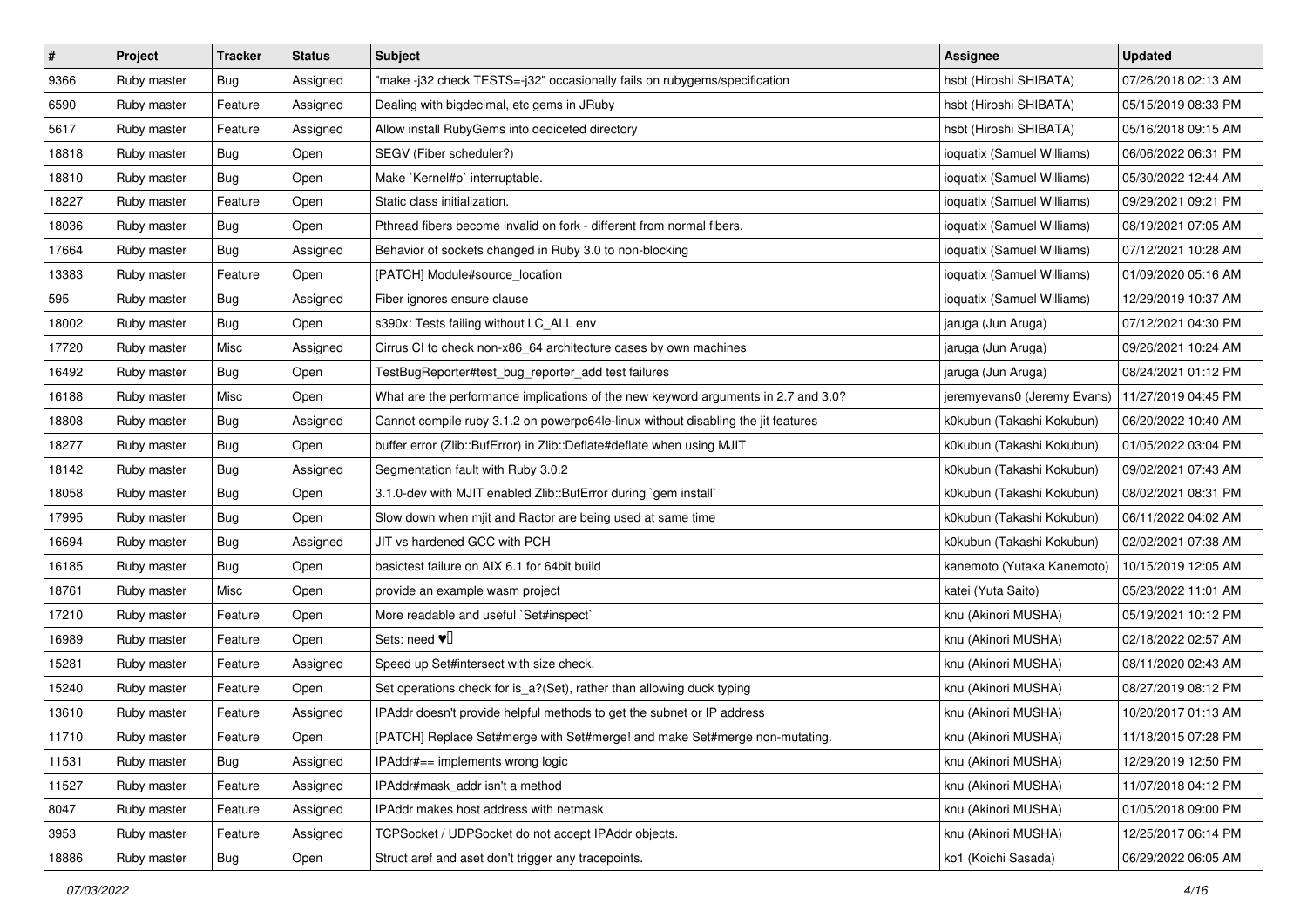| $\vert$ # | Project     | <b>Tracker</b> | <b>Status</b> | <b>Subject</b>                                                                                                                    | Assignee            | <b>Updated</b>      |
|-----------|-------------|----------------|---------------|-----------------------------------------------------------------------------------------------------------------------------------|---------------------|---------------------|
| 18572     | Ruby master | Bug            | Assigned      | Performance regression when invoking refined methods                                                                              | ko1 (Koichi Sasada) | 02/10/2022 12:48 AM |
| 18553     | Ruby master | Bug            | Open          | Memory leak on compiling method call with kwargs                                                                                  | ko1 (Koichi Sasada) | 03/23/2022 09:34 PM |
| 18464     | Ruby master | Bug            | Assigned      | RUBY_INTERNAL_EVENT_NEWOBJ tracepoint causes an interpreter crash when combined with<br>Ractors                                   | ko1 (Koichi Sasada) | 06/08/2022 08:25 AM |
| 18275     | Ruby master | Feature        | Open          | Add an option to define_method to not capture the surrounding environment                                                         | ko1 (Koichi Sasada) | 12/03/2021 02:34 PM |
| 18258     | Ruby master | Bug            | Open          | Ractor shareable? can be slow and mutates internal object flags.                                                                  | ko1 (Koichi Sasada) | 10/21/2021 08:58 AM |
| 18119     | Ruby master | Bug            | Open          | Ractor crashes when instantiating classes                                                                                         | ko1 (Koichi Sasada) | 09/14/2021 01:42 AM |
| 18024     | Ruby master | Bug            | Assigned      | Ractor crashes when connections are closed in multiple Ractors                                                                    | ko1 (Koichi Sasada) | 12/14/2021 04:41 PM |
| 17998     | Ruby master | <b>Bug</b>     | Assigned      | ractor: process hanging (with ractors initialized, but not being used)                                                            | ko1 (Koichi Sasada) | 12/02/2021 08:17 PM |
| 17884     | Ruby master | Feature        | Open          | locindex for profiling tools                                                                                                      | ko1 (Koichi Sasada) | 05/24/2021 04:17 PM |
| 17826     | Ruby master | Bug            | Assigned      | Ractor#take hangs if used in multiple Threads                                                                                     | ko1 (Koichi Sasada) | 12/15/2021 01:30 PM |
| 17679     | Ruby master | Bug            | Assigned      | Ractor incoming channel can consume unlimited resources                                                                           | ko1 (Koichi Sasada) | 06/30/2022 10:49 AM |
| 17678     | Ruby master | Bug            | Assigned      | Ractors do not restart after fork                                                                                                 | ko1 (Koichi Sasada) | 03/09/2021 12:42 AM |
| 17677     | Ruby master | Bug            | Assigned      | Ractor crashes fork when blocking                                                                                                 | ko1 (Koichi Sasada) | 03/09/2021 12:42 AM |
| 17676     | Ruby master | Bug            | Assigned      | Accessing ENV from Ractor raises IsolationError                                                                                   | ko1 (Koichi Sasada) | 03/09/2021 02:37 AM |
| 17667     | Ruby master | Bug            | Open          | Module#name needs synchronization                                                                                                 | ko1 (Koichi Sasada) | 03/02/2021 07:31 AM |
| 17624     | Ruby master | Bug            | Open          | Ractor.receive is not thread-safe                                                                                                 | ko1 (Koichi Sasada) | 09/14/2021 01:40 AM |
| 17617     | Ruby master | Bug            | Open          | When a Ractor's incoming port is closed, Ractor.receive_if does not raise Ractor::ClosedError, but<br>instead blocks indefinitely | ko1 (Koichi Sasada) | 09/14/2021 01:40 AM |
| 17593     | Ruby master | Feature        | Assigned      | load_iseq_eval should override the ISeq path                                                                                      | ko1 (Koichi Sasada) | 02/16/2021 08:27 AM |
| 17543     | Ruby master | Bug            | Open          | Ractor isolation broken by `self` in shareable proc                                                                               | ko1 (Koichi Sasada) | 01/29/2021 03:06 PM |
| 17531     | Ruby master | <b>Bug</b>     | Open          | `did_you_mean` not Ractor friendly                                                                                                | ko1 (Koichi Sasada) | 01/29/2021 08:48 AM |
| 17516     | Ruby master | Bug            | Assigned      | forking in a ractor causes Ruby to crash                                                                                          | ko1 (Koichi Sasada) | 11/30/2021 05:26 AM |
| 17513     | Ruby master | Bug            | Open          | Methods of shareable objects and UnboundMethods should be shareable                                                               | ko1 (Koichi Sasada) | 01/06/2021 08:53 PM |
| 17502     | Ruby master | Misc           | Open          | C vs Ruby                                                                                                                         | ko1 (Koichi Sasada) | 12/02/2021 07:53 PM |
| 17420     | Ruby master | Bug            | Open          | Unsafe mutation of \$" when doing non-RubyGems require in Ractor                                                                  | ko1 (Koichi Sasada) | 01/07/2021 01:23 PM |
| 17414     | Ruby master | Feature        | Open          | Ractor should allow access to shareable attributes for Modules/Classes                                                            | ko1 (Koichi Sasada) | 12/21/2020 03:56 PM |
| 17404     | Ruby master | Feature        | Open          | Ractor `move:` API to allow shareability check                                                                                    | ko1 (Koichi Sasada) | 12/18/2020 09:17 PM |
| 17393     | Ruby master | Feature        | Open          | Ractor::Moved#inspect`                                                                                                            | ko1 (Koichi Sasada) | 12/21/2020 05:47 PM |
| 17363     | Ruby master | Feature        | Assigned      | Timeouts                                                                                                                          | ko1 (Koichi Sasada) | 05/14/2022 09:06 AM |
| 17359     | Ruby master | <b>Bug</b>     | Open          | Ractor copy mode is not Ractor-safe                                                                                               | ko1 (Koichi Sasada) | 12/02/2020 05:42 PM |
| 17196     | Ruby master | Bug            | Assigned      | Segmentation Fault with Socket#close in Ractors                                                                                   | ko1 (Koichi Sasada) | 03/20/2022 01:52 PM |
| 16819     | Ruby master | Bug            | Assigned      | Line reporting off by one when reporting line of a hash?                                                                          | ko1 (Koichi Sasada) | 06/16/2020 05:57 PM |
| 16776     | Ruby master | Bug            | Assigned      | Regression in coverage library                                                                                                    | ko1 (Koichi Sasada) | 11/24/2021 07:26 AM |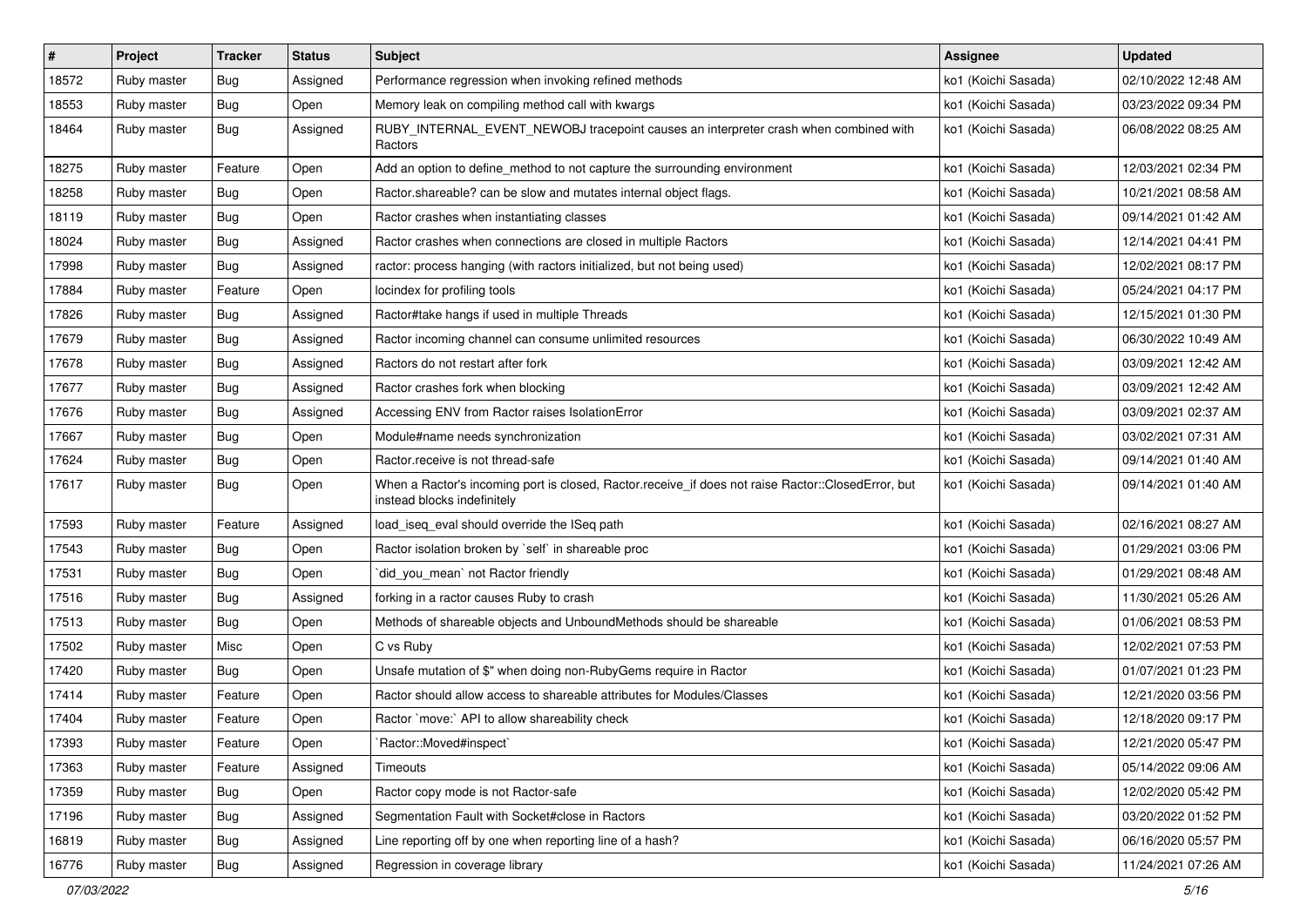| $\vert$ # | Project     | <b>Tracker</b> | <b>Status</b> | <b>Subject</b>                                                                                                            | <b>Assignee</b>     | <b>Updated</b>      |
|-----------|-------------|----------------|---------------|---------------------------------------------------------------------------------------------------------------------------|---------------------|---------------------|
| 16124     | Ruby master | Misc           | Assigned      | Let the transient heap belong to objspace                                                                                 | ko1 (Koichi Sasada) | 11/18/2019 08:48 AM |
| 16027     | Ruby master | Feature        | Assigned      | Update Ruby's dtrace / USDT API to match what is exposed via the TracePoint API                                           | ko1 (Koichi Sasada) | 08/03/2019 02:41 AM |
| 15939     | Ruby master | Feature        | Assigned      | Dump symbols reference to their fstr in ObjectSpace.dump()                                                                | ko1 (Koichi Sasada) | 08/08/2019 09:38 PM |
| 15878     | Ruby master | Feature        | Assigned      | Make exit faster by not running GC                                                                                        | ko1 (Koichi Sasada) | 07/29/2019 07:48 AM |
| 15854     | Ruby master | Feature        | Open          | Tracing instance variable assignment                                                                                      | ko1 (Koichi Sasada) | 07/29/2019 07:13 AM |
| 15802     | Ruby master | Misc           | Open          | Reduce the minimum string buffer size from 127 to 63 bytes                                                                | ko1 (Koichi Sasada) | 07/30/2019 04:04 AM |
| 15778     | Ruby master | Feature        | Open          | Expose an API to pry-open the stack frames in Ruby                                                                        | ko1 (Koichi Sasada) | 08/29/2019 06:24 AM |
| 15499     | Ruby master | Bug            | Assigned      | Breaking behavior on ruby 2.6: rb_thread_call_without_gvl doesn't invoke unblock_function when<br>used on the main thread | ko1 (Koichi Sasada) | 01/05/2021 02:24 AM |
| 15315     | Ruby master | Bug            | Open          | ec_switch can still lose interrupts                                                                                       | ko1 (Koichi Sasada) | 11/20/2018 09:32 AM |
| 15263     | Ruby master | Bug            | Open          | [PATCH] vm_trace.c (postponed_job_register): only hit main thread                                                         | ko1 (Koichi Sasada) | 10/27/2018 11:35 PM |
| 14859     | Ruby master | Feature        | Open          | [PATCH] implement Timeout in VM                                                                                           | ko1 (Koichi Sasada) | 07/22/2018 07:42 AM |
| 14813     | Ruby master | Feature        | Open          | [PATCH] gc.c: make gc_enter+gc_exit pairs dtrace probes, too                                                              | ko1 (Koichi Sasada) | 12/17/2018 07:42 AM |
| 14727     | Ruby master | Bug            | Assigned      | TestQueue#test_queue_with_trap always timeout on Windows10                                                                | ko1 (Koichi Sasada) | 05/01/2018 02:59 AM |
| 14607     | Ruby master | Bug            | Assigned      | Fix use of the rb_profile_frames start parameter                                                                          | ko1 (Koichi Sasada) | 06/09/2022 06:12 AM |
| 14492     | Ruby master | Feature        | Open          | iseq loading + caching should be in core                                                                                  | ko1 (Koichi Sasada) | 12/10/2020 08:53 AM |
| 14394     | Ruby master | Feature        | Open          | Class.descendants                                                                                                         | ko1 (Koichi Sasada) | 01/20/2022 10:46 PM |
| 14090     | Ruby master | Bug            | Assigned      | TestGc#test_interrupt_in_finalizer` fails very rarely                                                                     | ko1 (Koichi Sasada) | 12/02/2021 07:24 PM |
| 13821     | Ruby master | Feature        | Assigned      | Allow fibers to be resumed across threads                                                                                 | ko1 (Koichi Sasada) | 02/15/2019 10:09 AM |
| 13512     | Ruby master | Feature        | Open          | <b>System Threads</b>                                                                                                     | ko1 (Koichi Sasada) | 07/14/2017 07:08 AM |
| 13388     | Ruby master | Feature        | Assigned      | gc.c: Add GC.get_parameters and .set_parameters                                                                           | ko1 (Koichi Sasada) | 03/30/2017 10:52 AM |
| 13252     | Ruby master | Feature        | Assigned      | C API for creating strings without copying                                                                                | ko1 (Koichi Sasada) | 04/17/2017 07:22 AM |
| 12020     | Ruby master | Feature        | Assigned      | Documenting Ruby memory model                                                                                             | ko1 (Koichi Sasada) | 12/23/2021 11:40 PM |
| 11808     | Ruby master | Bug            | Open          | Different behavior between Enumerable#grep and Array#grep                                                                 | ko1 (Koichi Sasada) | 10/26/2020 04:36 AM |
| 11174     | Ruby master | Bug            | Open          | threads memory leak                                                                                                       | ko1 (Koichi Sasada) | 06/17/2019 03:17 PM |
| 10932     | Ruby master | Feature        | Open          | Enabling allocation tracing as early as possible                                                                          | ko1 (Koichi Sasada) | 06/13/2015 07:54 AM |
| 10423     | Ruby master | Feature        | Open          | [PATCH] opt_str_lit*: avoid literal string allocations                                                                    | ko1 (Koichi Sasada) | 01/05/2018 09:01 PM |
| 10238     | Ruby master | Feature        | Open          | todo: remove dependency on malloc_usable_size                                                                             | ko1 (Koichi Sasada) | 12/10/2020 09:20 AM |
| 10009     | Ruby master | Bug            | Open          | IO operation is 10x slower in multi-thread environment                                                                    | ko1 (Koichi Sasada) | 05/21/2015 07:19 AM |
| 9755      | Ruby master | Feature        | Assigned      | Thread::Backtrace::Location#defined_class                                                                                 | ko1 (Koichi Sasada) | 04/18/2014 09:22 AM |
| 8960      | Ruby master | Feature        | Assigned      | Add Exception#backtrace_locations                                                                                         | ko1 (Koichi Sasada) | 11/25/2016 02:15 PM |
| 8576      | Ruby master | Feature        | Assigned      | Add optimized method type for constant value methods                                                                      | ko1 (Koichi Sasada) | 12/25/2017 06:15 PM |
| 8444      | Ruby master | Bug            | Open          | Regexp vars \$~ and friends are not thread local                                                                          | ko1 (Koichi Sasada) | 07/30/2019 07:38 AM |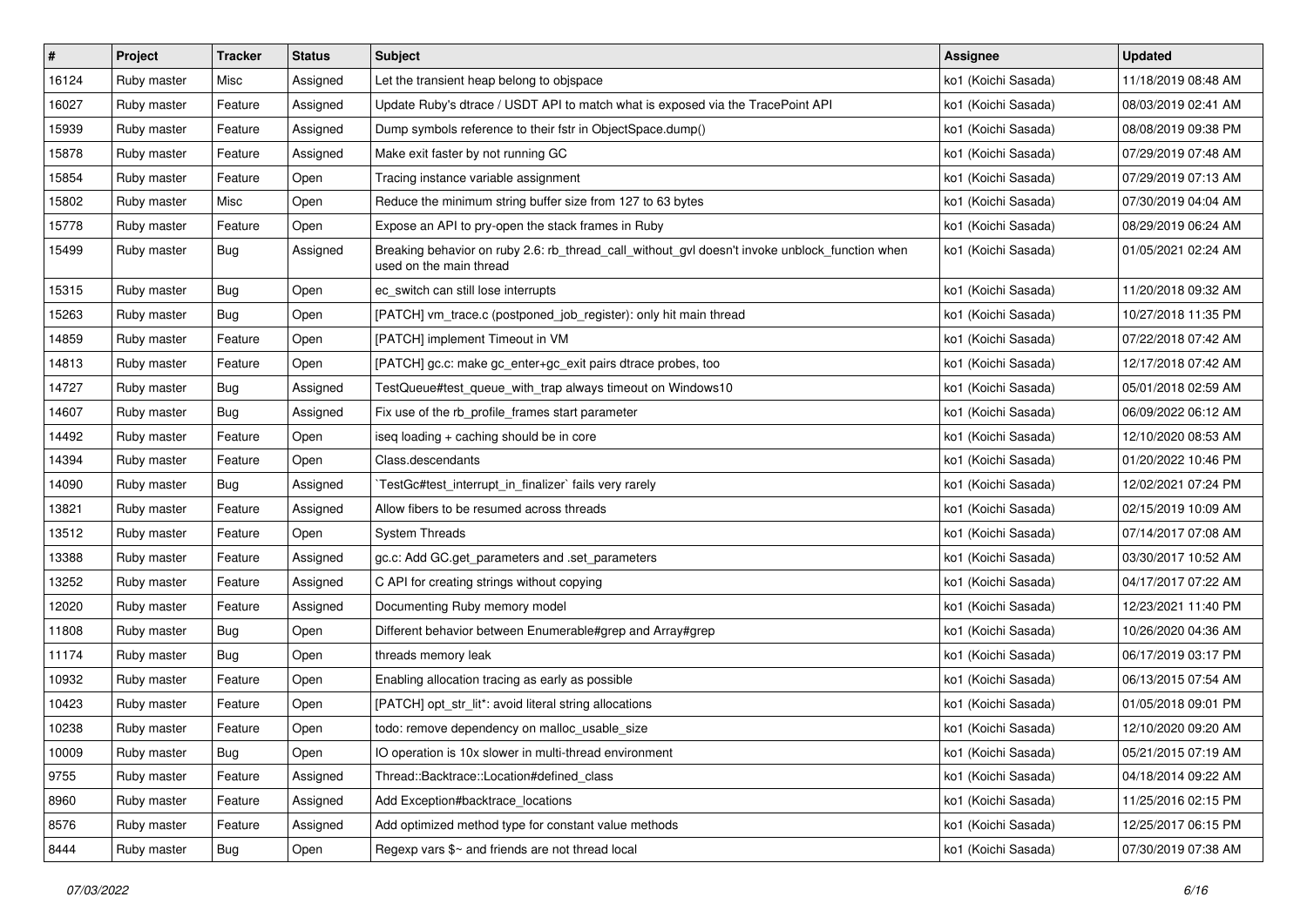| #     | Project     | <b>Tracker</b> | <b>Status</b> | Subject                                                                                       | <b>Assignee</b>                     | <b>Updated</b>      |
|-------|-------------|----------------|---------------|-----------------------------------------------------------------------------------------------|-------------------------------------|---------------------|
| 8263  | Ruby master | Feature        | Assigned      | Support discovering yield state of individual Fibers                                          | ko1 (Koichi Sasada)                 | 12/23/2021 11:40 PM |
| 7976  | Ruby master | Bug            | Assigned      | TracePoint call is at call point, not call site                                               | ko1 (Koichi Sasada)                 | 01/05/2018 09:00 PM |
| 6695  | Ruby master | Feature        | Assigned      | Configuration for Thread/Fiber creation                                                       | ko1 (Koichi Sasada)                 | 12/25/2017 06:15 PM |
| 6694  | Ruby master | Feature        | Assigned      | Thread.new without block.                                                                     | ko1 (Koichi Sasada)                 | 12/25/2017 06:15 PM |
| 4040  | Ruby master | Bug            | Assigned      | SystemStackError with Hash[*a] for Large _a_                                                  | ko1 (Koichi Sasada)                 | 12/25/2017 06:14 PM |
| 3731  | Ruby master | Feature        | Assigned      | Easier Embedding API for Ruby                                                                 | ko1 (Koichi Sasada)                 | 12/25/2017 06:14 PM |
| 2294  | Ruby master | Feature        | Assigned      | [PATCH] ruby_bind_stack() to embed Ruby in coroutine                                          | ko1 (Koichi Sasada)                 | 01/05/2018 09:00 PM |
| 13697 | Ruby master | Feature        | Open          | [PATCH]: futex based thread primitives                                                        | kosaki (Motohiro KOSAKI)            | 01/28/2018 11:41 PM |
| 11269 | Ruby master | Bug            | Assigned      | ruby_init_setproctitle() should be called before require_libraries()                          | kosaki (Motohiro KOSAKI)            | 06/17/2015 03:01 AM |
| 7086  | Ruby master | Feature        | Assigned      | ConditionVariable#wait has meaningless return value                                           | kosaki (Motohiro KOSAKI)            | 12/25/2017 06:15 PM |
| 4464  | Ruby master | Feature        | Assigned      | [PATCH] add Fcntl:: Flock object for easier use of POSIX file locks                           | kosaki (Motohiro KOSAKI)            | 12/25/2017 06:14 PM |
| 18034 | Ruby master | Bug            | Assigned      | Segmentation fault fiddle with `--enable-bundled-libffi` and macOS                            | kou (Kouhei Sutou)                  | 11/30/2021 07:39 AM |
| 17478 | Ruby master | Bug            | Assigned      | Ruby3.0 is slower than Ruby2.7.2 when parsing a large CSV file                                | kou (Kouhei Sutou)                  | 11/24/2021 05:12 AM |
| 8782  | Ruby master | Bug            | Assigned      | Don't set rl_getc_function on editline                                                        | kouji (Kouji Takao)                 | 01/05/2018 09:00 PM |
| 7859  | Ruby master | <b>Bug</b>     | Assigned      | Readline: Incorrect arrow key behavior in vi_editing_mode insert mode with Readline 6.2       | kouji (Kouji Takao)                 | 12/25/2017 06:15 PM |
| 18773 | Ruby master | Feature        | Assigned      | deconstruct to receive a range                                                                | ktsj (Kazuki Tsujimoto)             | 06/24/2022 07:21 AM |
| 18408 | Ruby master | Feature        | Assigned      | Allow pattern match to set instance variables                                                 | ktsj (Kazuki Tsujimoto)             | 01/26/2022 07:07 PM |
| 17355 | Ruby master | Feature        | Assigned      | Using same set of names in or-patterns (pattern matching with $Foo(x)   Bar(x)$ )             | ktsj (Kazuki Tsujimoto)             | 09/13/2021 09:11 AM |
| 15918 | Ruby master | Feature        | Open          | Pattern matching for Set                                                                      | ktsj (Kazuki Tsujimoto)             | 07/29/2019 08:12 AM |
| 15881 | Ruby master | Feature        | Open          | Optimize deconstruct in pattern matching                                                      | ktsj (Kazuki Tsujimoto)             | 12/25/2019 04:28 AM |
| 18564 | Ruby master | Feature        | Open          | Add Exception#detailed message                                                                | mame (Yusuke Endoh)                 | 02/01/2022 08:06 PM |
| 18194 | Ruby master | Feature        | Open          | No easy way to format exception messages per thread/fiber scheduler context.                  | mame (Yusuke Endoh)                 | 09/29/2021 10:10 AM |
| 14244 | Ruby master | Feature        | Open          | Better error messages for scripts with non-matching end statements                            | mame (Yusuke Endoh)                 | 11/29/2018 08:57 AM |
| 4247  | Ruby master | Feature        | Assigned      | New features for Array#sample, Array#choice                                                   | mame (Yusuke Endoh)                 | 12/25/2017 06:14 PM |
| 15815 | Ruby master | Feature        | Open          | Add option to raise NoMethodError for OpenStruct                                              | marcandre (Marc-Andre<br>Lafortune) | 09/28/2020 02:11 AM |
| 12676 | Ruby master | Feature        | Assigned      | Significant performance increase, and code conciseness, for prime_division method in prime.rb | marcandre (Marc-Andre<br>Lafortune) | 11/18/2016 03:46 PM |
| 9347  | Ruby master | Feature        | Open          | Accept non callable argument to detect                                                        | marcandre (Marc-Andre<br>Lafortune) | 01/05/2018 09:00 PM |
| 8223  | Ruby master | Feature        | Open          | Make Matrix more omnivorous.                                                                  | marcandre (Marc-Andre<br>Lafortune) | 04/09/2013 03:42 AM |
| 18159 | Ruby master | Feature        | Open          | Integrate functionality of dead end gem into Ruby                                             | matz (Yukihiro Matsumoto)           | 06/17/2022 02:06 PM |
| 17849 | Ruby master | Feature        | Open          | Fix Timeout.timeout so that it can be used in threaded Web servers                            | matz (Yukihiro Matsumoto)           | 04/10/2022 06:26 AM |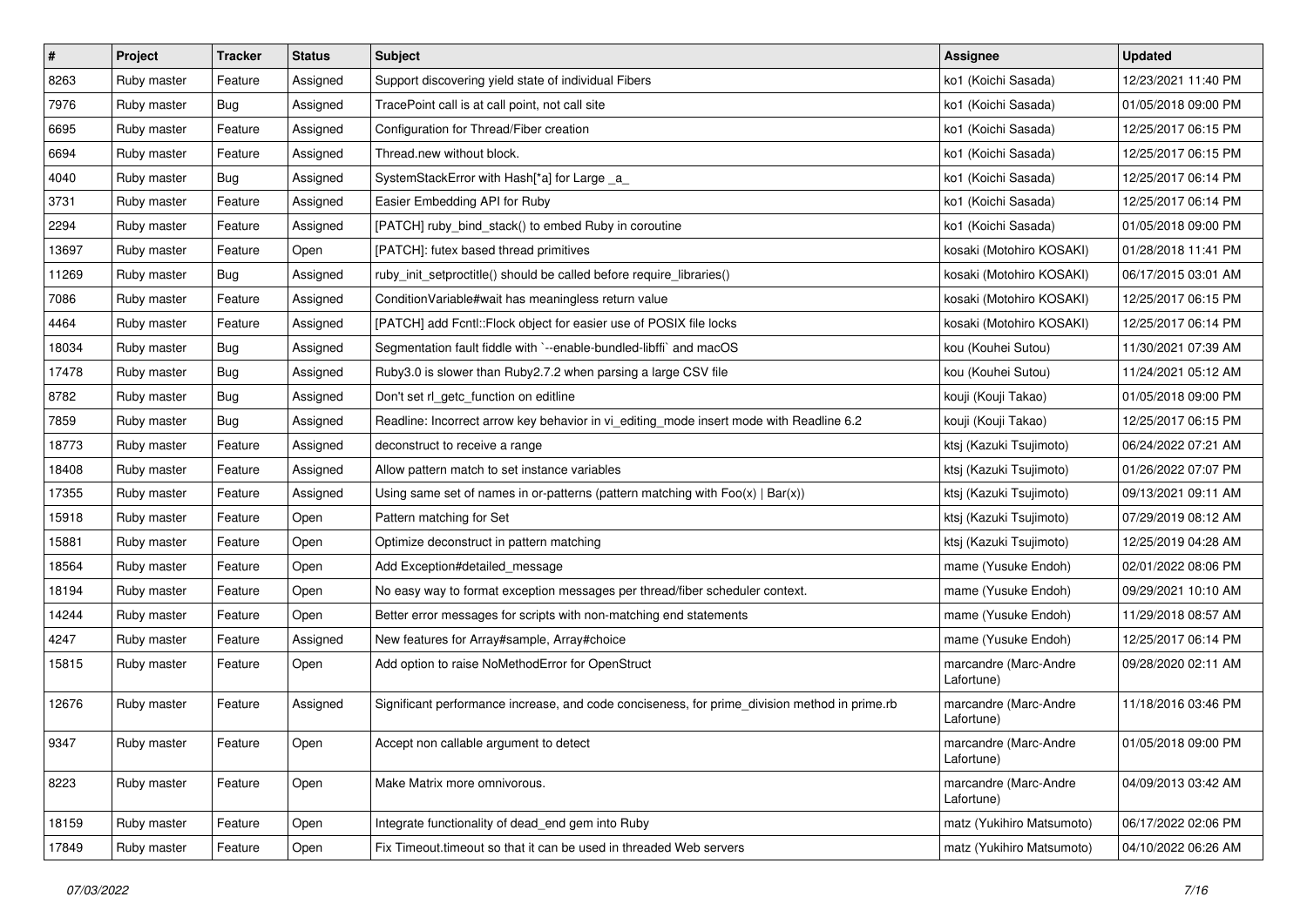| $\sharp$ | Project     | Tracker | <b>Status</b> | <b>Subject</b>                                                                     | <b>Assignee</b>           | <b>Updated</b>      |
|----------|-------------|---------|---------------|------------------------------------------------------------------------------------|---------------------------|---------------------|
| 17830    | Ruby master | Feature | Open          | Add Integer#previous and Integer#prev                                              | matz (Yukihiro Matsumoto) | 04/27/2021 11:35 PM |
| 17785    | Ruby master | Feature | Open          | Allow named parameters to be keywords                                              | matz (Yukihiro Matsumoto) | 12/17/2021 06:10 PM |
| 17291    | Ruby master | Feature | Assigned      | Optimize __send__ call                                                             | matz (Yukihiro Matsumoto) | 01/12/2021 05:47 AM |
| 17288    | Ruby master | Feature | Open          | Optimize _send_ call with a literal method name                                    | matz (Yukihiro Matsumoto) | 10/30/2020 12:17 AM |
| 17279    | Ruby master | Feature | Open          | Allow a negative step in Range#step with a block                                   | matz (Yukihiro Matsumoto) | 10/22/2020 02:23 AM |
| 17184    | Ruby master | Feature | Open          | No stdlib function to perform simple string replacement                            | matz (Yukihiro Matsumoto) | 02/23/2021 09:27 PM |
| 16992    | Ruby master | Feature | Open          | Sets: officially ordered                                                           | matz (Yukihiro Matsumoto) | 09/03/2020 02:08 PM |
| 16986    | Ruby master | Feature | Open          | Anonymous Struct literal                                                           | matz (Yukihiro Matsumoto) | 01/15/2022 04:57 PM |
| 16894    | Ruby master | Feature | Open          | Integer division for Ruby 3                                                        | matz (Yukihiro Matsumoto) | 05/18/2020 03:41 PM |
| 16630    | Ruby master | Misc    | Assigned      | Deprecate pub/ruby/*snapshot* and use pub/ruby/snapshot/* instead                  | matz (Yukihiro Matsumoto) | 02/27/2020 09:52 AM |
| 16495    | Ruby master | Feature | Open          | Inconsistent quotes in error messages                                              | matz (Yukihiro Matsumoto) | 06/15/2022 04:21 PM |
| 16461    | Ruby master | Feature | Assigned      | Proc#using                                                                         | matz (Yukihiro Matsumoto) | 12/10/2020 09:10 AM |
| 15991    | Ruby master | Feature | Open          | Allow questionmarks in variable names                                              | matz (Yukihiro Matsumoto) | 07/30/2019 03:57 AM |
| 15837    | Ruby master | Feature | Open          | Module#name components                                                             | matz (Yukihiro Matsumoto) | 05/08/2019 10:29 AM |
| 15764    | Ruby master | Bug     | Open          | Whitespace and control characters should not be permitted in tokens                | matz (Yukihiro Matsumoto) | 04/22/2019 07:48 AM |
| 15445    | Ruby master | Feature | Open          | Reject '.123' in Float() method                                                    | matz (Yukihiro Matsumoto) | 01/10/2019 07:59 AM |
| 15330    | Ruby master | Feature | Open          | autoload_relative                                                                  | matz (Yukihiro Matsumoto) | 06/19/2022 11:25 PM |
| 15277    | Ruby master | Feature | Open          | at exec                                                                            | matz (Yukihiro Matsumoto) | 05/25/2020 01:09 AM |
| 15192    | Ruby master | Feature | Open          | Introduce a new "shortcut assigning" syntax to convenient setup instance variables | matz (Yukihiro Matsumoto) | 12/14/2021 06:42 PM |
| 15112    | Ruby master | Feature | Open          | Introducing the short form of `STDERR.puts expr.inspect`.                          | matz (Yukihiro Matsumoto) | 10/12/2018 02:02 AM |
| 14982    | Ruby master | Feature | Open          | Improve namespace system in ruby to avoiding top-level names chaos                 | matz (Yukihiro Matsumoto) | 12/31/2021 05:39 PM |
| 14927    | Ruby master | Feature | Open          | Loading multiple files at once                                                     | matz (Yukihiro Matsumoto) | 09/18/2018 12:38 AM |
| 14760    | Ruby master | Misc    | Open          | cross-thread IO#close semantics                                                    | matz (Yukihiro Matsumoto) | 05/17/2018 08:21 AM |
| 14724    | Ruby master | Feature | Open          | chains of inequalities                                                             | matz (Yukihiro Matsumoto) | 05/19/2018 01:06 AM |
| 14609    | Ruby master | Feature | Open          | Let `Kernel#p` without an argument print the receiver                              | matz (Yukihiro Matsumoto) | 02/08/2020 08:43 PM |
| 14546    | Ruby master | Feature | Open          | Hash#delete!                                                                       | matz (Yukihiro Matsumoto) | 05/30/2018 08:24 PM |
| 14397    | Ruby master | Feature | Assigned      | public, protected and private should return their arguments instead of self        | matz (Yukihiro Matsumoto) | 12/10/2018 07:08 AM |
| 14128    | Ruby master | Feature | Open          | Introduce Hash#delete default value                                                | matz (Yukihiro Matsumoto) | 11/25/2017 04:41 PM |
| 13129    | Ruby master | Feature | Assigned      | Refinements cannot refine method_missing and respond_to_missing?                   | matz (Yukihiro Matsumoto) | 07/03/2021 10:45 PM |
| 12813    | Ruby master | Feature | Assigned      | Calling chunk_while, slice_after, slice_before, slice_when with no block           | matz (Yukihiro Matsumoto) | 12/06/2016 12:58 PM |
| 12543    | Ruby master | Feature | Assigned      | explicit tail call syntax: foo() then return                                       | matz (Yukihiro Matsumoto) | 04/18/2021 03:02 PM |
| 12306    | Ruby master | Feature | Open          | Implement String #blank? #present? and improve #strip and family to handle unicode | matz (Yukihiro Matsumoto) | 07/22/2018 10:55 PM |
| 12244    | Ruby master | Feature | Open          | Add a way to `integer - integer % num`                                             | matz (Yukihiro Matsumoto) | 05/17/2016 06:05 AM |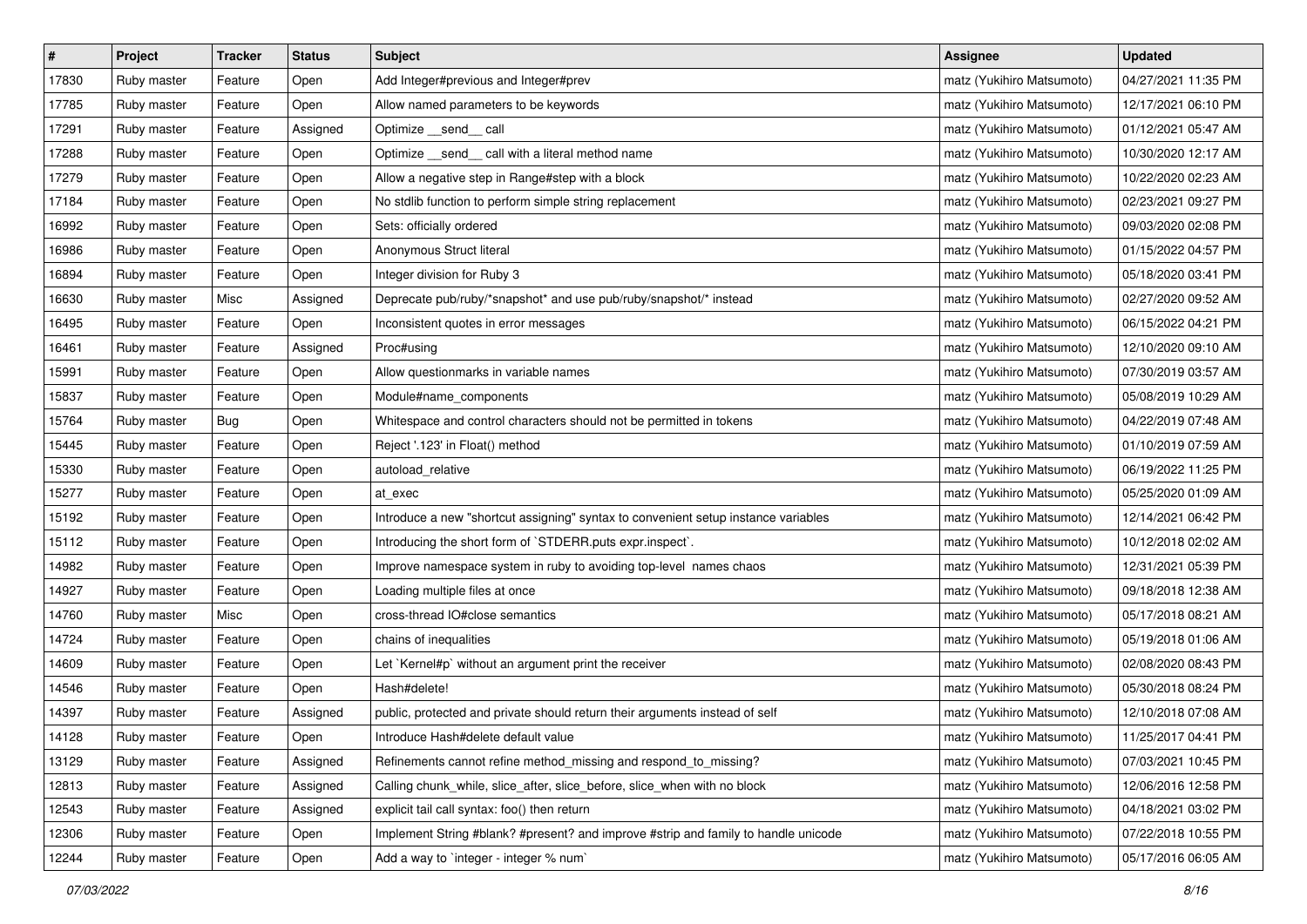| $\sharp$ | Project     | Tracker | <b>Status</b> | <b>Subject</b>                                                                                                          | <b>Assignee</b>           | <b>Updated</b>      |
|----------|-------------|---------|---------------|-------------------------------------------------------------------------------------------------------------------------|---------------------------|---------------------|
| 12019    | Ruby master | Feature | Open          | Better low-level support for writing concurrent libraries                                                               | matz (Yukihiro Matsumoto) | 12/23/2021 11:43 PM |
| 11882    | Ruby master | Feature | Open          | Map or NamedMap                                                                                                         | matz (Yukihiro Matsumoto) | 01/17/2021 01:31 PM |
| 11816    | Ruby master | Feature | Assigned      | Partial safe navigation operator                                                                                        | matz (Yukihiro Matsumoto) | 04/14/2020 08:02 AM |
| 11735    | Ruby master | Feature | Open          | Porting String#squish and String#squish! from Ruby on Rails' Active Support                                             | matz (Yukihiro Matsumoto) | 06/24/2016 08:02 AM |
| 11704    | Ruby master | Bug     | Assigned      | Refinements only get "used" once in loop                                                                                | matz (Yukihiro Matsumoto) | 04/14/2016 02:45 AM |
| 11627    | Ruby master | Feature | Open          | make `nonzero` an alias of `nonzero?`                                                                                   | matz (Yukihiro Matsumoto) | 12/23/2021 11:43 PM |
| 11518    | Ruby master | Feature | Open          | Queue enhancement - promote! and promote_all!                                                                           | matz (Yukihiro Matsumoto) | 09/17/2015 08:40 PM |
| 11517    | Ruby master | Feature | Open          | Queue enhancement - conditional pop                                                                                     | matz (Yukihiro Matsumoto) | 09/17/2015 09:02 PM |
| 11390    | Ruby master | Feature | Open          | Allow symbols starting with numbers                                                                                     | matz (Yukihiro Matsumoto) | 08/14/2015 05:23 AM |
| 11307    | Ruby master | Feature | Open          | exception-free non-blocking Queue#pop                                                                                   | matz (Yukihiro Matsumoto) | 06/25/2015 11:06 PM |
| 11181    | Ruby master | Feature | Open          | Add a line directive to Ruby                                                                                            | matz (Yukihiro Matsumoto) | 01/26/2016 02:04 AM |
| 11122    | Ruby master | Feature | Open          | exception-free non-blocking Queue/SizedQueue operations                                                                 | matz (Yukihiro Matsumoto) | 05/06/2015 08:53 PM |
| 11028    | Ruby master | Feature | Assigned      | standalone running single file ( zipped archives of ruby code) running **without installation** using<br>"gem install " | matz (Yukihiro Matsumoto) | 04/04/2015 01:44 AM |
| 10574    | Ruby master | Feature | Open          | Add String#Ichomp and String.Ichomp!                                                                                    | matz (Yukihiro Matsumoto) | 12/15/2014 04:34 PM |
| 10549    | Ruby master | Feature | Open          | Deprecate each_with_index and each_with_object in favor of with_index and with_object                                   | matz (Yukihiro Matsumoto) | 07/27/2021 11:09 AM |
| 10541    | Ruby master | Misc    | Open          | Remove shorthand string interpolation syntax                                                                            | matz (Yukihiro Matsumoto) | 10/08/2015 05:44 PM |
| 10498    | Ruby master | Feature | Open          | Make `loop` yield a counter                                                                                             | matz (Yukihiro Matsumoto) | 01/05/2018 09:01 PM |
| 10489    | Ruby master | Feature | Open          | Add inherit method for clearer and multiple inheritance                                                                 | matz (Yukihiro Matsumoto) | 12/10/2020 08:53 AM |
| 10481    | Ruby master | Feature | Assigned      | Add "if" and "unless" clauses to rescue statements                                                                      | matz (Yukihiro Matsumoto) | 01/18/2015 02:46 PM |
| 10404    | Ruby master | Feature | Open          | Allow individual finalizers to be removed with ObjectSpace.undefine_finalizer                                           | matz (Yukihiro Matsumoto) | 10/20/2014 08:14 AM |
| 10287    | Ruby master | Feature | Open          | rename COLON3 to COLON2_HEAD.                                                                                           | matz (Yukihiro Matsumoto) | 07/27/2021 09:34 AM |
| 9816     | Ruby master | Feature | Assigned      | 00000000000000000000                                                                                                    | matz (Yukihiro Matsumoto) | 10/28/2014 08:29 AM |
| 9768     | Ruby master | Feature | Assigned      | Method that is visible only within a certain module/class                                                               | matz (Yukihiro Matsumoto) | 04/25/2014 06:43 AM |
| 9704     | Ruby master | Feature | Open          | Refinements as files instead of modules                                                                                 | matz (Yukihiro Matsumoto) | 10/11/2016 06:36 PM |
| 9614     | Ruby master | Feature | Open          | ordering of non-Hash items which use st_ internally                                                                     | matz (Yukihiro Matsumoto) | 01/05/2018 09:00 PM |
| 9123     | Ruby master | Feature | Open          | Make Numeric#nonzero? behavior consistent with Numeric#zero?                                                            | matz (Yukihiro Matsumoto) | 06/11/2019 12:55 PM |
| 9070     | Ruby master | Feature | Open          | Introduce `---` as synonym of `end` keyword                                                                             | matz (Yukihiro Matsumoto) | 11/02/2013 03:23 AM |
| 9043     | Ruby master | Feature | Open          | Add String#f method as shortcut for #freeze                                                                             | matz (Yukihiro Matsumoto) | 01/05/2018 09:00 PM |
| 9023     | Ruby master | Feature | Assigned      | Array#tail                                                                                                              | matz (Yukihiro Matsumoto) | 12/23/2021 11:40 PM |
| 8948     | Ruby master | Feature | Assigned      | Frozen regex                                                                                                            | matz (Yukihiro Matsumoto) | 12/20/2020 07:15 PM |
| 8850     | Ruby master | Feature | Assigned      | Convert Rational to decimal string                                                                                      | matz (Yukihiro Matsumoto) | 12/25/2017 06:15 PM |
| 8839     | Ruby master | Feature | Assigned      | Class and module should return the class or module that was opened                                                      | matz (Yukihiro Matsumoto) | 12/28/2015 08:36 AM |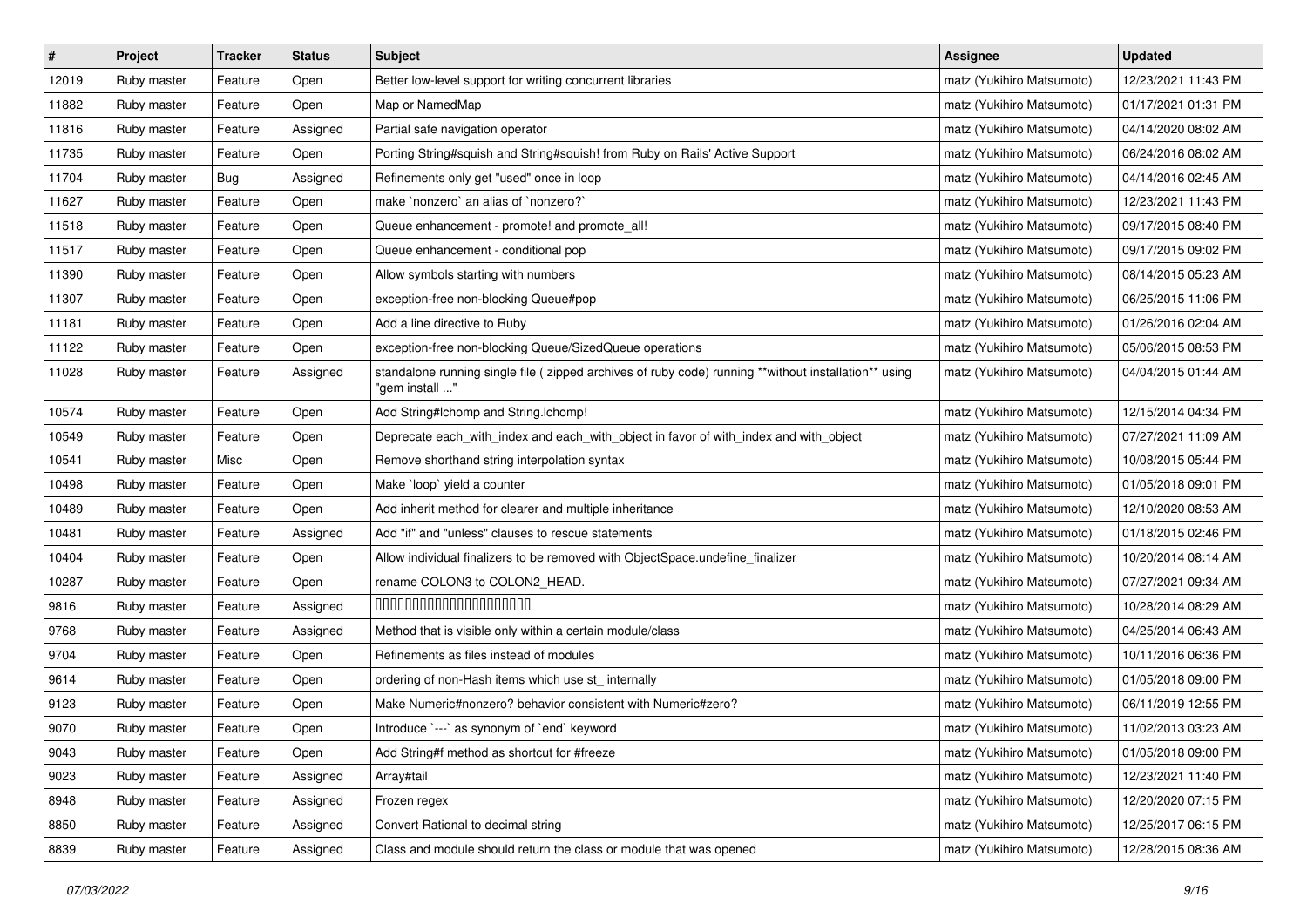| $\pmb{\#}$ | Project     | <b>Tracker</b> | <b>Status</b> | <b>Subject</b>                                                                            | <b>Assignee</b>           | <b>Updated</b>      |
|------------|-------------|----------------|---------------|-------------------------------------------------------------------------------------------|---------------------------|---------------------|
| 8804       | Ruby master | Feature        | Open          | <b>ONCE</b> syntax                                                                        | matz (Yukihiro Matsumoto) | 01/04/2020 08:26 PM |
| 8678       | Ruby master | Feature        | Assigned      | Allow invalid string to work with regexp                                                  | matz (Yukihiro Matsumoto) | 01/05/2018 09:00 PM |
| 8663       | Ruby master | Feature        | Open          | Officialy alias ArgumentError to ArgError                                                 | matz (Yukihiro Matsumoto) | 08/09/2013 07:42 PM |
| 8536       | Ruby master | Feature        | Assigned      | Implement is_numeric? family of methods                                                   | matz (Yukihiro Matsumoto) | 12/25/2017 06:15 PM |
| 8478       | Ruby master | Feature        | Open          | The hash returned by Enumerable#group_by should have an empty array for its default value | matz (Yukihiro Matsumoto) | 06/04/2013 03:56 PM |
| 8271       | Ruby master | Feature        | Assigned      | Proposal for moving to a more visible, formal process for feature requests                | matz (Yukihiro Matsumoto) | 12/23/2021 11:40 PM |
| 8232       | Ruby master | Feature        | Open          | Rudiments of abstract algebra in Ruby                                                     | matz (Yukihiro Matsumoto) | 04/09/2013 01:47 AM |
| 8229       | Ruby master | Feature        | Open          | extend Hash.include?                                                                      | matz (Yukihiro Matsumoto) | 12/10/2020 08:53 AM |
| 8164       | Ruby master | Feature        | Assigned      | Public/Private                                                                            | matz (Yukihiro Matsumoto) | 12/10/2020 08:50 AM |
| 8061       | Ruby master | Feature        | Open          | 000000000000000                                                                           | matz (Yukihiro Matsumoto) | 12/25/2017 06:15 PM |
| 8042       | Ruby master | Feature        | Assigned      | Add Addrinfo#socket to create a socket that is not connected or bound                     | matz (Yukihiro Matsumoto) | 12/25/2017 06:15 PM |
| 8016       | Ruby master | Feature        | Assigned      | Alias FILE and LINE as methods                                                            | matz (Yukihiro Matsumoto) | 12/25/2017 06:15 PM |
| 7914       | Ruby master | Feature        | Open          | Case for local class methods                                                              | matz (Yukihiro Matsumoto) | 12/25/2017 06:15 PM |
| 7883       | Ruby master | Feature        | Open          | Add Regex#to_proc                                                                         | matz (Yukihiro Matsumoto) | 12/25/2017 06:15 PM |
| 7876       | Ruby master | Feature        | Open          | Add method for accessing Class from within Singleton Class                                | matz (Yukihiro Matsumoto) | 12/25/2017 06:15 PM |
| 7848       | Ruby master | Feature        | Open          | Restore default state for core ruby objects                                               | matz (Yukihiro Matsumoto) | 12/25/2017 06:15 PM |
| 7795       | Ruby master | Feature        | Open          | Symbol.defined? and/or to_existing_symbol                                                 | matz (Yukihiro Matsumoto) | 12/25/2017 06:15 PM |
| 7748       | Ruby master | Feature        | Open          | Contextual send                                                                           | matz (Yukihiro Matsumoto) | 12/10/2020 08:53 AM |
| 7739       | Ruby master | Feature        | Assigned      | Define Hash#  as Hash#reverse_merge in Rails                                              | matz (Yukihiro Matsumoto) | 12/25/2017 06:15 PM |
| 7704       | Ruby master | Feature        | Open          | Add a list of enabled (experimental) language features.                                   | matz (Yukihiro Matsumoto) | 12/25/2017 06:15 PM |
| 7702       | Ruby master | Feature        | Open          | Remove Proc#binding                                                                       | matz (Yukihiro Matsumoto) | 07/15/2019 07:39 PM |
| 7657       | Ruby master | Feature        | Open          | Array#& doesn't accept Enumerables                                                        | matz (Yukihiro Matsumoto) | 12/25/2017 06:15 PM |
| 7654       | Ruby master | Feature        | Open          | Add optional code block to IO::readlines                                                  | matz (Yukihiro Matsumoto) | 12/25/2017 06:15 PM |
| 7644       | Ruby master | Feature        | Assigned      | In refinements, change "using" keyword to a less generic word.                            | matz (Yukihiro Matsumoto) | 12/10/2020 08:49 AM |
| 7614       | Ruby master | Feature        | Open          | alias accessor                                                                            | matz (Yukihiro Matsumoto) | 12/25/2017 06:15 PM |
| 7611       | Ruby master | Feature        | Open          | Focal method for all loads/requires                                                       | matz (Yukihiro Matsumoto) | 12/25/2017 06:15 PM |
| 7604       | Ruby master | Feature        | Open          | Make === comparison operator ability to delegate comparison to an argument                | matz (Yukihiro Matsumoto) | 12/25/2017 06:15 PM |
| 7580       | Ruby master | Feature        | Assigned      | Range translation                                                                         | matz (Yukihiro Matsumoto) | 06/11/2018 09:51 AM |
| 7548       | Ruby master | Feature        | Open          | Load and Require Callbacks                                                                | matz (Yukihiro Matsumoto) | 12/25/2017 06:15 PM |
| 7546       | Ruby master | Feature        | Open          | Change behavior of `Array#slice` for an argument of `Range` class                         | matz (Yukihiro Matsumoto) | 12/10/2020 08:49 AM |
| 7503       | Ruby master | Feature        | Assigned      | make timeout.rb async-interrupt safe by default                                           | matz (Yukihiro Matsumoto) | 12/25/2017 06:15 PM |
| 7444       | Ruby master | Feature        | Open          | Array#product_set                                                                         | matz (Yukihiro Matsumoto) | 12/25/2017 06:15 PM |
| 7436       | Ruby master | Feature        | Assigned      | Allow for a "granularity" flag for backtrace_locations                                    | matz (Yukihiro Matsumoto) | 12/25/2017 06:15 PM |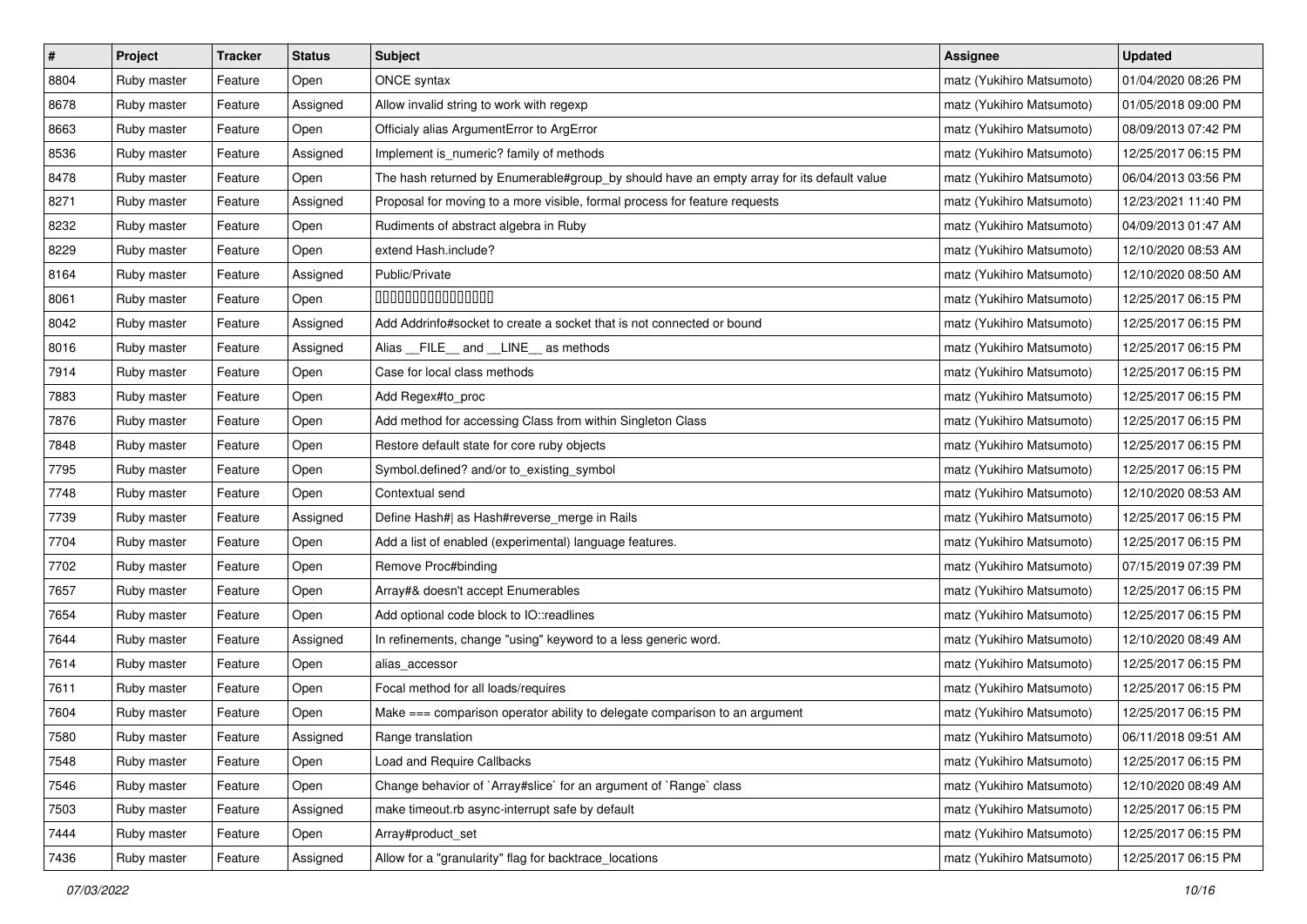| $\pmb{\#}$ | Project     | <b>Tracker</b> | <b>Status</b> | Subject                                                                                                          | <b>Assignee</b>           | <b>Updated</b>      |
|------------|-------------|----------------|---------------|------------------------------------------------------------------------------------------------------------------|---------------------------|---------------------|
| 7377       | Ruby master | Feature        | Open          | #indetical? as an alias for #equal?                                                                              | matz (Yukihiro Matsumoto) | 12/25/2017 06:15 PM |
| 7349       | Ruby master | Feature        | Assigned      | Struct#inspect needs more meaningful output                                                                      | matz (Yukihiro Matsumoto) | 12/25/2017 06:15 PM |
| 7314       | Ruby master | Feature        | Assigned      | Convert Proc to Lambda doesn't work in MRI                                                                       | matz (Yukihiro Matsumoto) | 05/21/2016 09:15 AM |
| 7149       | Ruby master | Feature        | Open          | Constant magic for everyone.                                                                                     | matz (Yukihiro Matsumoto) | 12/25/2017 06:15 PM |
| 7132       | Ruby master | Feature        | Assigned      | Alternation between named / ordered method arguments and aliases for method arguments.                           | matz (Yukihiro Matsumoto) | 12/25/2017 06:15 PM |
| 7121       | Ruby master | Feature        | Assigned      | Extending the use of `require'                                                                                   | matz (Yukihiro Matsumoto) | 12/25/2017 06:15 PM |
| 7087       | Ruby master | Feature        | Assigned      | ::ConditionVariable#wait does not work with Monitor because Monitor#sleep does not exist                         | matz (Yukihiro Matsumoto) | 12/25/2017 06:15 PM |
| 6869       | Ruby master | Feature        | Open          | Do not treat `_` parameter exceptionally                                                                         | matz (Yukihiro Matsumoto) | 12/10/2020 08:58 AM |
| 6842       | Ruby master | Feature        | Assigned      | Add Optional Arguments to String#strip                                                                           | matz (Yukihiro Matsumoto) | 08/24/2016 05:50 AM |
| 6841       | Ruby master | Feature        | Assigned      | Shorthand for Assigning Return Value of Method to Self                                                           | matz (Yukihiro Matsumoto) | 12/10/2020 08:53 AM |
| 6817       | Ruby master | Feature        | Open          | Partial application                                                                                              | matz (Yukihiro Matsumoto) | 12/25/2017 06:15 PM |
| 6811       | Ruby master | Feature        | Assigned      | File, Dir and FileUtils should have bang-versions of singleton methods that fails silently                       | matz (Yukihiro Matsumoto) | 12/25/2017 06:15 PM |
| 6810       | Ruby master | Feature        | Assigned      | module A::B; end` is not equivalent to `module A; module B; end; end` with respect to constant<br>lookup (scope) | matz (Yukihiro Matsumoto) | 12/10/2020 09:22 AM |
| 6802       | Ruby master | Feature        | Assigned      | String#scan should have equivalent yielding MatchData                                                            | matz (Yukihiro Matsumoto) | 12/25/2017 06:15 PM |
| 6671       | Ruby master | Feature        | Assigned      | File.split_all and File.split_root                                                                               | matz (Yukihiro Matsumoto) | 12/25/2017 06:15 PM |
| 6648       | Ruby master | Feature        | Assigned      | Provide a standard API for retrieving all command-line flags passed to Ruby                                      | matz (Yukihiro Matsumoto) | 12/25/2017 06:15 PM |
| 6641       | Ruby master | Feature        | Open          | Hash.auto constructor                                                                                            | matz (Yukihiro Matsumoto) | 12/25/2017 06:15 PM |
| 6611       | Ruby master | Feature        | Assigned      | Comments requested on implementation of set_parse_func                                                           | matz (Yukihiro Matsumoto) | 12/25/2017 06:15 PM |
| 6596       | Ruby master | Feature        | Assigned      | New method `Array#indexes`                                                                                       | matz (Yukihiro Matsumoto) | 07/29/2020 01:41 AM |
| 6594       | Ruby master | Feature        | Assigned      | Integrated Functor                                                                                               | matz (Yukihiro Matsumoto) | 12/10/2020 08:53 AM |
| 6452       | Ruby master | Feature        | Assigned      | Allow extend to override class methods                                                                           | matz (Yukihiro Matsumoto) | 12/10/2020 08:53 AM |
| 6445       | Ruby master | Feature        | Assigned      | request for default length/position on string index                                                              | matz (Yukihiro Matsumoto) | 12/25/2017 06:15 PM |
| 6413       | Ruby master | Feature        | Assigned      | Make Dir.entries default to Dir.entries(Dir.pwd)                                                                 | matz (Yukihiro Matsumoto) | 12/25/2017 06:15 PM |
| 6376       | Ruby master | Feature        | Assigned      | Feature lookup and checking if feature is loaded                                                                 | matz (Yukihiro Matsumoto) | 12/25/2017 06:15 PM |
| 6354       | Ruby master | Feature        | Assigned      | Remove escape (break/return/redo/next support) from class/module scope                                           | matz (Yukihiro Matsumoto) | 12/25/2017 06:15 PM |
| 6337       | Ruby master | Feature        | Assigned      | FileUtils#sync                                                                                                   | matz (Yukihiro Matsumoto) | 12/25/2017 06:15 PM |
| 6317       | Ruby master | Feature        | Assigned      | Range#cover?000000Range00000000000000000000                                                                      | matz (Yukihiro Matsumoto) | 12/25/2017 06:15 PM |
| 6309       | Ruby master | Feature        | Assigned      | Add a reference queue for weak references                                                                        | matz (Yukihiro Matsumoto) | 08/23/2020 09:07 PM |
| 6308       | Ruby master | Feature        | Assigned      | Eliminate delegation from WeakRef                                                                                | matz (Yukihiro Matsumoto) | 12/23/2021 11:40 PM |
| 6293       | Ruby master | Feature        | Assigned      | new queue / blocking queues                                                                                      | matz (Yukihiro Matsumoto) | 12/25/2017 06:15 PM |
| 6277       | Ruby master | Feature        | Assigned      | Hash#convert_key                                                                                                 | matz (Yukihiro Matsumoto) | 12/25/2017 06:15 PM |
| 5970       | Ruby master | Feature        | Assigned      | Add Enumerable#join with same semantics as Array#join                                                            | matz (Yukihiro Matsumoto) | 12/25/2017 06:15 PM |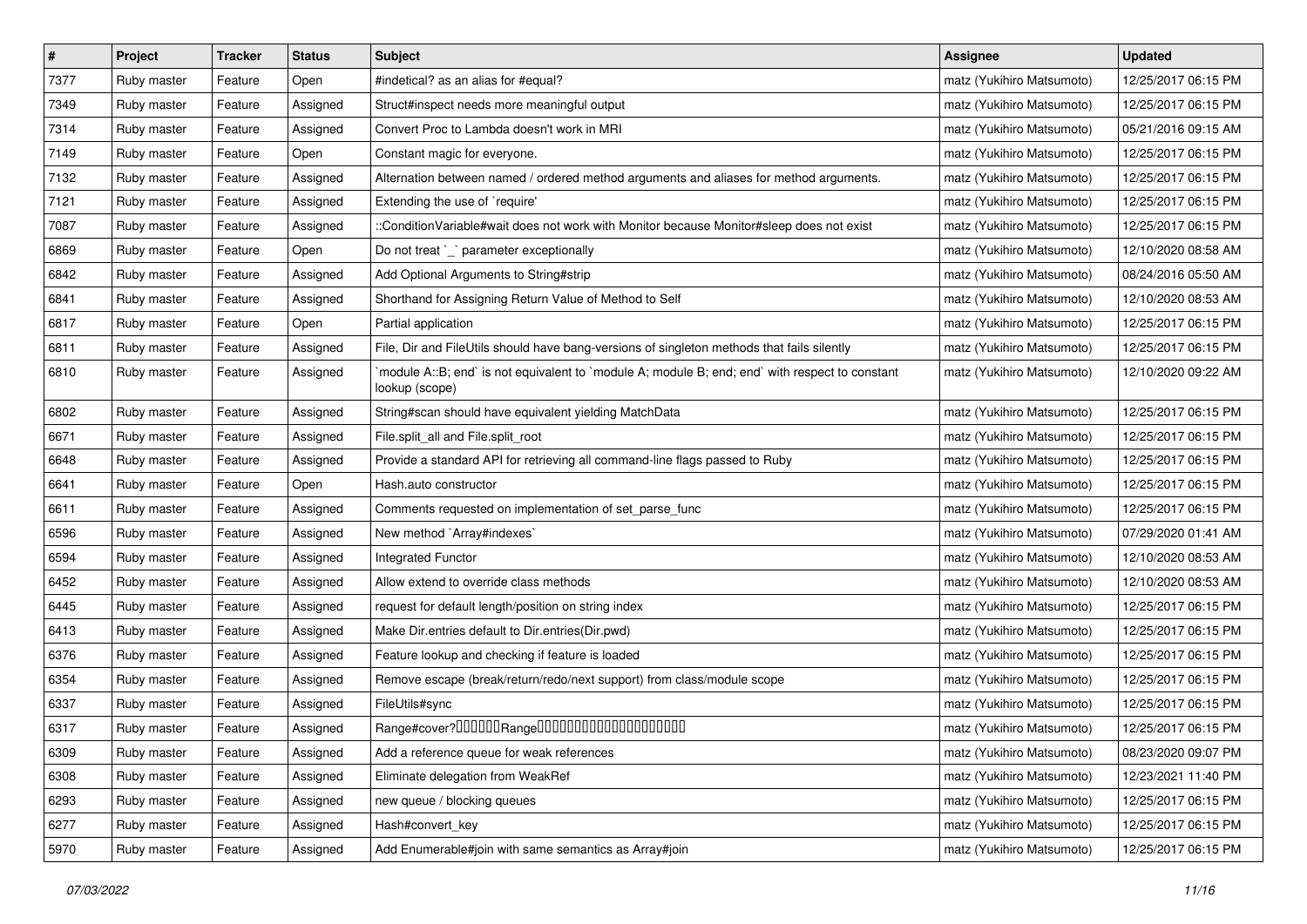| $\pmb{\#}$ | Project     | <b>Tracker</b> | <b>Status</b> | Subject                                                                           | <b>Assignee</b>                         | <b>Updated</b>      |
|------------|-------------|----------------|---------------|-----------------------------------------------------------------------------------|-----------------------------------------|---------------------|
| 5945       | Ruby master | Feature        | Assigned      | Add the ability to mark a at_exit as process-local.                               | matz (Yukihiro Matsumoto)               | 10/10/2018 08:29 AM |
| 5825       | Ruby master | Feature        | Assigned      | Sweet instance var assignment in the object initializer                           | matz (Yukihiro Matsumoto)               | 12/10/2020 08:53 AM |
| 5781       | Ruby master | Feature        | Assigned      | Query attributes (attribute methods ending in `?` mark)                           | matz (Yukihiro Matsumoto)               | 01/10/2020 06:34 AM |
| 5749       | Ruby master | Feature        | Assigned      | new method String#match_all needed                                                | matz (Yukihiro Matsumoto)               | 12/25/2017 06:15 PM |
| 5741       | Ruby master | Feature        | Assigned      | Secure Erasure of Passwords                                                       | matz (Yukihiro Matsumoto)               | 12/25/2017 06:15 PM |
| 5643       | Ruby master | Feature        | Assigned      | require/load options and binding option                                           | matz (Yukihiro Matsumoto)               | 12/25/2017 06:15 PM |
| 5582       | Ruby master | Feature        | Assigned      | Allow clone of singleton methods on a BasicObject                                 | matz (Yukihiro Matsumoto)               | 12/25/2017 06:15 PM |
| 5558       | Ruby master | Feature        | Assigned      | String#% strange arity errors                                                     | matz (Yukihiro Matsumoto)               | 12/25/2017 06:15 PM |
| 5456       | Ruby master | Feature        | Assigned      | kernel#syscall() should be removed.                                               | matz (Yukihiro Matsumoto)               | 12/10/2020 08:46 AM |
| 5445       | Ruby master | Feature        | Assigned      | Need RUBYOPT -r before ARGV -r                                                    | matz (Yukihiro Matsumoto)               | 12/25/2017 06:15 PM |
| 5389       | Ruby master | Feature        | Assigned      | New method Enumerator#iterate                                                     | matz (Yukihiro Matsumoto)               | 12/25/2017 06:15 PM |
| 5129       | Ruby master | Feature        | Assigned      | Create a core class "FileArray" and make "ARGF" its instance                      | matz (Yukihiro Matsumoto)               | 01/23/2018 02:02 PM |
| 5064       | Ruby master | Feature        | Assigned      | HTTP user-agent class                                                             | matz (Yukihiro Matsumoto)               | 12/25/2017 06:15 PM |
| 5007       | Ruby master | Feature        | Assigned      | Proc#call_under: Unifying instance_eval and instance_exec                         | matz (Yukihiro Matsumoto)               | 04/19/2018 07:57 AM |
| 4824       | Ruby master | Feature        | Assigned      | Provide method Kernel#executed?                                                   | matz (Yukihiro Matsumoto)               | 03/05/2018 04:57 AM |
| 4818       | Ruby master | Feature        | Assigned      | Add method marshalable?                                                           | matz (Yukihiro Matsumoto)               | 12/25/2017 06:15 PM |
| 4592       | Ruby master | Feature        | Assigned      | Tempfile00000000                                                                  | matz (Yukihiro Matsumoto)               | 12/25/2017 06:14 PM |
| 4539       | Ruby master | Feature        | Assigned      | Array#zip_with                                                                    | matz (Yukihiro Matsumoto)               | 11/28/2019 08:23 AM |
| 4521       | Ruby master | Feature        | Assigned      | NoMethodError#message may take very long to execute                               | matz (Yukihiro Matsumoto)               | 12/25/2017 06:14 PM |
| 4514       | Ruby master | Feature        | Assigned      | #deep_clone and #deep_dup for Objects                                             | matz (Yukihiro Matsumoto)               | 12/25/2017 06:14 PM |
| 18439      | Ruby master | Feature        | Open          | Support YJIT for VC++                                                             | maximecb (Maxime<br>Chevalier-Boisvert) | 01/10/2022 11:29 PM |
| 18677      | Ruby master | Bug            | Assigned      | BigDecimal#power (**) returns FloatDomainError when passing an infinite parameter | mrkn (Kenta Murata)                     | 04/20/2022 02:04 AM |
| 17339      | Ruby master | Feature        | Assigned      | Semantic grouping with BigDecimal#to_s                                            | mrkn (Kenta Murata)                     | 12/20/2021 12:39 PM |
| 16350      | Ruby master | Feature        | Assigned      | ArithmeticSequence#member? can result in infinite loop                            | mrkn (Kenta Murata)                     | 05/29/2020 10:26 PM |
| 14476      | Ruby master | Feature        | Assigned      | Adding same_all? for checking whether all items in an Array are same              | mrkn (Kenta Murata)                     | 08/28/2020 01:10 PM |
| 10782      | Ruby master | Feature        | Assigned      | Patch: Add constants for BigDecimal for ZERO, ONE, TEN                            | mrkn (Kenta Murata)                     | 05/21/2015 08:13 AM |
| 8295       | Ruby master | Feature        | Assigned      | Float I Rational IIIIIIIIIIIIIIIIIIII BigDecimal IIIIIIIIII                       | mrkn (Kenta Murata)                     | 12/25/2017 06:15 PM |
| 7321       | Ruby master | Feature        | Assigned      | Newton.#nsolve 00 2 0000000000                                                    | mrkn (Kenta Murata)                     | 12/25/2017 06:15 PM |
| 6973       | Ruby master | Feature        | Assigned      | Add an #integral? method to Numeric to test for whole-number values               | mrkn (Kenta Murata)                     | 12/25/2017 06:15 PM |
| 6857       | Ruby master | Feature        | Assigned      | bigdecimal/math BigMath.E/BigMath.exp R. P. Feynman inspired optimization         | mrkn (Kenta Murata)                     | 12/25/2017 06:15 PM |
| 5310       | Ruby master | Feature        | Assigned      | Integral objects                                                                  | mrkn (Kenta Murata)                     | 12/25/2017 06:15 PM |
| 5179       | Ruby master | Bug            | Assigned      | Complex#rationalize and to_r with approximate zeros                               | mrkn (Kenta Murata)                     | 01/17/2020 03:00 AM |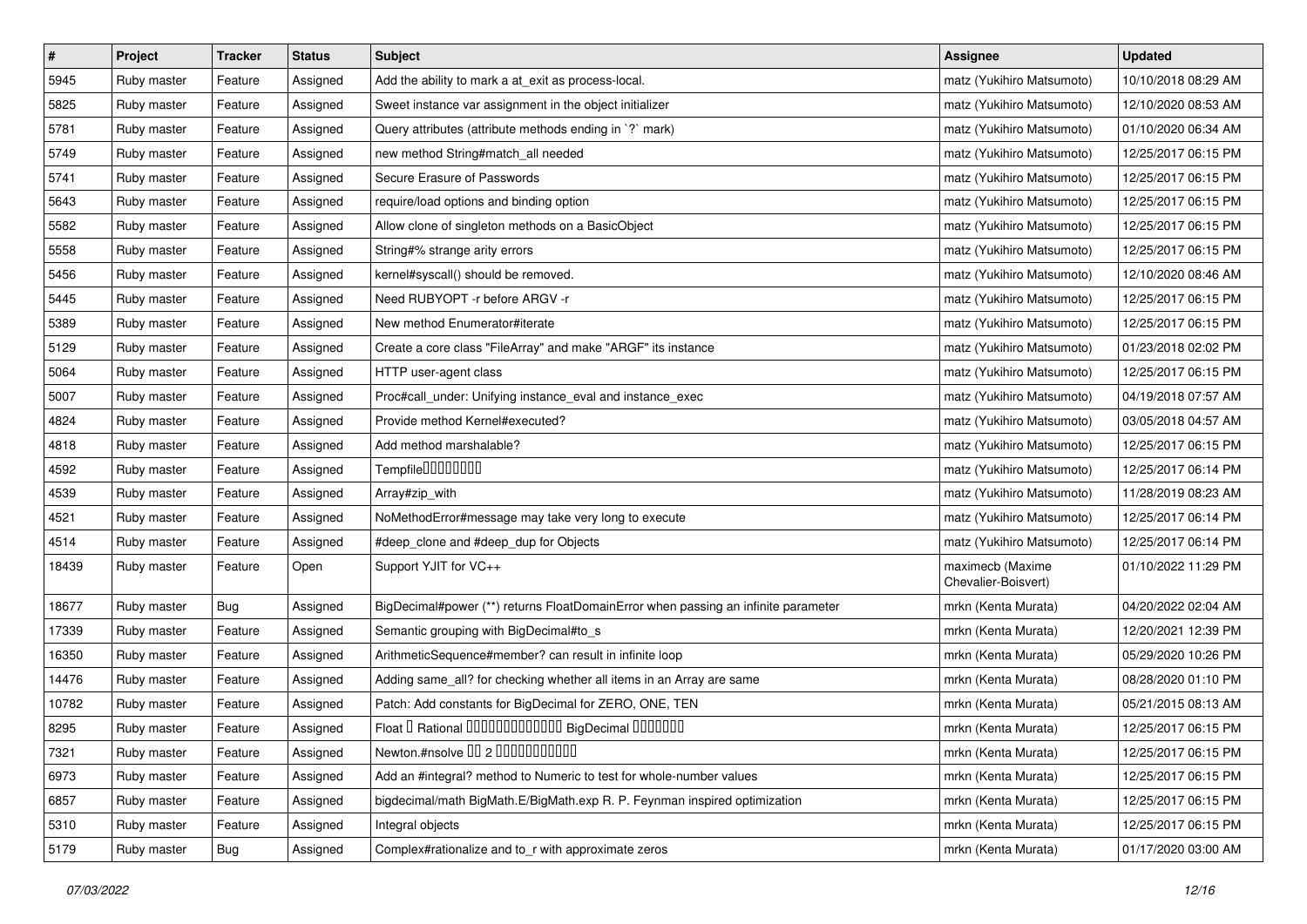| $\pmb{\#}$ | Project     | <b>Tracker</b> | <b>Status</b> | <b>Subject</b>                                                                                                                         | Assignee                | <b>Updated</b>      |
|------------|-------------|----------------|---------------|----------------------------------------------------------------------------------------------------------------------------------------|-------------------------|---------------------|
| 5133       | Ruby master | Feature        | Assigned      | Array#unzip as an alias of Array#transpose                                                                                             | mrkn (Kenta Murata)     | 12/25/2017 06:15 PM |
| 5654       | Ruby master | Feature        | Assigned      | Introduce global lock to avoid concurrent require                                                                                      | nahi (Hiroshi Nakamura) | 12/25/2017 06:15 PM |
| 18371      | Ruby master | Misc           | Assigned      | Release branches (release information in general)                                                                                      | naruse (Yui NARUSE)     | 03/23/2022 10:32 PM |
| 17638      | Ruby master | Feature        | Assigned      | Support backtracing with the libbacktrace library                                                                                      | naruse (Yui NARUSE)     | 03/05/2021 03:40 PM |
| 17111      | Ruby master | Feature        | Assigned      | Improve performance of Net::HTTPHeader#set_form by 40%                                                                                 | naruse (Yui NARUSE)     | 08/10/2020 05:36 AM |
| 16559      | Ruby master | Feature        | Open          | Net::HTTP#request injects "Connection: close" header if #started? is false, wasting HTTP server<br>resources                           | naruse (Yui NARUSE)     | 05/28/2020 07:37 PM |
| 15940      | Ruby master | Feature        | Open          | Coerce symbols internal fstrings in UTF8 rather than ASCII to better share memory with string literals                                 | naruse (Yui NARUSE)     | 07/30/2019 04:17 AM |
| 15931      | Ruby master | Feature        | Open          | encoding for CESU-8                                                                                                                    | naruse (Yui NARUSE)     | 12/20/2019 05:42 AM |
| 15007      | Ruby master | Misc           | Open          | Let all Init_xxx and extension APIs frequently called from init code paths be considered cold                                          | naruse (Yui NARUSE)     | 12/06/2018 11:05 AM |
| 13221      | Ruby master | Feature        | Assigned      | [PATCH] gems/bundled_gems: add "curses" RubyGem                                                                                        | naruse (Yui NARUSE)     | 09/25/2017 06:32 PM |
| 11526      | Ruby master | <b>Bug</b>     | Assigned      | Streaming HTTP requests are not idempotent and should not be retried                                                                   | naruse (Yui NARUSE)     | 07/01/2019 09:16 PM |
| 10628      | Ruby master | Misc           | Open          | Peformance of URI module                                                                                                               | naruse (Yui NARUSE)     | 12/26/2014 04:08 PM |
| 9020       | Ruby master | Feature        | Assigned      | Net::HTTPResponse predicate/query methods                                                                                              | naruse (Yui NARUSE)     | 12/25/2017 06:15 PM |
| 7892       | Ruby master | Bug            | Open          | MIME encoding bug of NKF.nkf                                                                                                           | naruse (Yui NARUSE)     | 12/25/2017 06:15 PM |
| 6265       | Ruby master | Feature        | Assigned      | Remove 'useless' 'concatenation' syntax                                                                                                | naruse (Yui NARUSE)     | 08/10/2016 02:36 AM |
| 5764       | Ruby master | Feature        | Assigned      | Net::HTTP should assume HTTP/0.9 on unexpected responses                                                                               | naruse (Yui NARUSE)     | 07/15/2019 05:06 PM |
| 5461       | Ruby master | Feature        | Assigned      | Add pipelining to Net::HTTP                                                                                                            | naruse (Yui NARUSE)     | 12/25/2017 06:15 PM |
| 18623      | Ruby master | <b>Bug</b>     | Open          | make runnable' does not work                                                                                                           | nobu (Nobuyoshi Nakada) | 03/16/2022 01:28 AM |
| 17662      | Ruby master | Misc           | Assigned      | The heredoc pattern used in tests does not syntax highlight correctly in many editors                                                  | nobu (Nobuyoshi Nakada) | 06/30/2021 12:54 PM |
| 17578      | Ruby master | Bug            | Assigned      | mkmf experimental C++ Support                                                                                                          | nobu (Nobuyoshi Nakada) | 01/27/2021 03:51 AM |
| 16978      | Ruby master | Feature        | Open          | Ruby should not use realpath for __FILE_                                                                                               | nobu (Nobuyoshi Nakada) | 04/01/2022 11:30 AM |
| 16836      | Ruby master | <b>Bug</b>     | Assigned      | configure-time LDFLAGS leak into ruby pkg-config file                                                                                  | nobu (Nobuyoshi Nakada) | 08/14/2021 09:10 AM |
| 16747      | Ruby master | Misc           | Assigned      | Repository reorganization request                                                                                                      | nobu (Nobuyoshi Nakada) | 05/22/2020 01:30 PM |
| 16497      | Ruby master | <b>Bug</b>     | Assigned      | StringIO#internal_encoding is broken (more severely in 2.7)                                                                            | nobu (Nobuyoshi Nakada) | 10/26/2021 04:31 PM |
| 16291      | Ruby master | Feature        | Open          | Introduce support for resize in rb_ary_freeze and prefer internal use of rb_ary_freeze and<br>rb_str_freeze for String and Array types | nobu (Nobuyoshi Nakada) | 12/25/2020 02:43 AM |
| 16025      | Ruby master | Misc           | Assigned      | 'st_check_for_sizeof_st_index_t' declared as array with a negative size (emscripten)                                                   | nobu (Nobuyoshi Nakada) | 07/30/2019 11:20 AM |
| 15806      | Ruby master | Misc           | Assigned      | Explicitly initialise encodings on init to remove branches on encoding lookup                                                          | nobu (Nobuyoshi Nakada) | 08/29/2019 04:29 AM |
| 15305      | Ruby master | Feature        | Open          | [PATCH] include/ruby/ruby.h (RB_ALLOCV*): remove GC guard                                                                              | nobu (Nobuyoshi Nakada) | 07/27/2021 11:39 AM |
| 14971      | Ruby master | Bug            | Open          | error: implicit declaration of function 'rb vm call0                                                                                   | nobu (Nobuyoshi Nakada) | 09/06/2018 03:53 AM |
| 14692      | Ruby master | Misc           | Open          | Question: Ruby stdlib's Option Parser                                                                                                  | nobu (Nobuyoshi Nakada) | 04/22/2018 05:53 AM |
| 14543      | Ruby master | Bug            | Assigned      | `make commit` show error of `common-srcs`                                                                                              | nobu (Nobuyoshi Nakada) | 06/02/2018 04:17 AM |
| 13577      | Ruby master | Feature        | Assigned      | Digest.file accidentally receives File object but uses file path                                                                       | nobu (Nobuyoshi Nakada) | 05/20/2017 06:50 PM |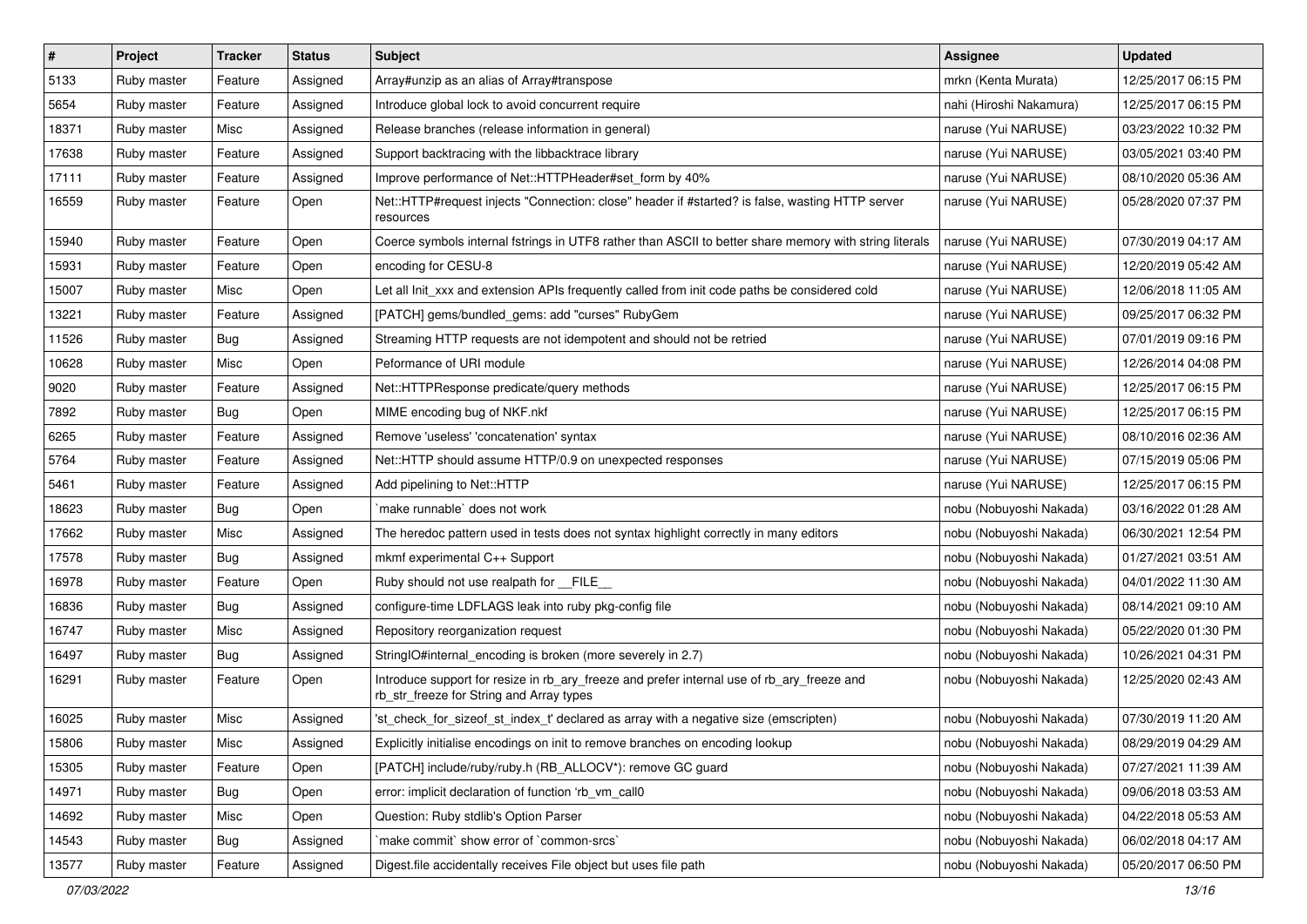| $\pmb{\#}$ | Project     | <b>Tracker</b> | <b>Status</b> | <b>Subject</b>                                                               | Assignee                 | <b>Updated</b>      |
|------------|-------------|----------------|---------------|------------------------------------------------------------------------------|--------------------------|---------------------|
| 13516      | Ruby master | Feature        | Assigned      | Improve the text of the circular require warning                             | nobu (Nobuyoshi Nakada)  | 08/31/2017 05:49 AM |
| 13378      | Ruby master | Feature        | Open          | Eliminate 4 of 8 syscalls when requiring file by absolute path               | nobu (Nobuyoshi Nakada)  | 06/16/2017 07:57 AM |
| 13298      | Ruby master | Bug            | Assigned      | mingw SEGV TestEnumerable#test_callcc                                        | nobu (Nobuyoshi Nakada)  | 06/04/2021 03:41 AM |
| 13269      | Ruby master | Bug            | Assigned      | test/readline/test_readline.rb and mingw                                     | nobu (Nobuyoshi Nakada)  | 03/13/2017 08:56 AM |
| 12725      | Ruby master | Bug            | Assigned      | Trying to use ./miniruby before it exists                                    | nobu (Nobuyoshi Nakada)  | 04/28/2017 01:45 PM |
| 12473      | Ruby master | <b>Bug</b>     | Assigned      | Test failure on fedora with TestTimeExtension#test_huge_precision            | nobu (Nobuyoshi Nakada)  | 04/28/2017 01:45 PM |
| 12436      | Ruby master | Bug            | Assigned      | newline argument of File.open seems not respected on Windows                 | nobu (Nobuyoshi Nakada)  | 10/25/2021 09:07 AM |
| 12064      | Ruby master | Feature        | Open          | Make creation of enc/unicode/casefold.h automatic again                      | nobu (Nobuyoshi Nakada)  | 02/12/2016 06:13 AM |
| 11670      | Ruby master | Feature        | Open          | Show warning to make nested def obsolete                                     | nobu (Nobuyoshi Nakada)  | 11/09/2015 07:40 AM |
| 10416      | Ruby master | Bug            | Open          | Create mechanism for updating of Unicode data files downstreams when we want | nobu (Nobuyoshi Nakada)  | 10/08/2021 06:40 AM |
| 9955       | Ruby master | <b>Bug</b>     | Assigned      | issue building dll on mingw, library not found                               | nobu (Nobuyoshi Nakada)  | 01/05/2018 09:00 PM |
| 9010       | Ruby master | Bug            | Assigned      | ./configure --prefix= cannot handle directories with spaces                  | nobu (Nobuyoshi Nakada)  | 04/26/2021 10:38 PM |
| 8959       | Ruby master | Feature        | Assigned      | Allow top level prepend                                                      | nobu (Nobuyoshi Nakada)  | 10/16/2013 03:22 AM |
| 8460       | Ruby master | Feature        | Assigned      | PATCH: optparse: add keep_unknown option                                     | nobu (Nobuyoshi Nakada)  | 05/27/2021 10:07 PM |
| 8449       | Ruby master | Feature        | Open          | Array#ary_plus always returns an array                                       | nobu (Nobuyoshi Nakada)  | 06/02/2013 04:23 PM |
| 8299       | Ruby master | Bug            | Assigned      | Minor error in float parsing                                                 | nobu (Nobuyoshi Nakada)  | 12/30/2019 03:00 AM |
| 8270       | Ruby master | Feature        | Open          | Ruby should build without thread support (aka minix)                         | nobu (Nobuyoshi Nakada)  | 12/10/2020 08:53 AM |
| 7964       | Ruby master | Bug            | Assigned      | Writing an ASCII-8BIT String to a StringIO created from a UTF-8 String       | nobu (Nobuyoshi Nakada)  | 01/05/2018 09:00 PM |
| 7840       | Ruby master | Bug            | Open          | -Wdeclaration-after-statement is valid for C/ObjC but not for C++            | nobu (Nobuyoshi Nakada)  | 06/02/2020 04:41 PM |
| 7745       | Ruby master | Feature        | Open          | lib/observer.rb: Observers are compared by identity                          | nobu (Nobuyoshi Nakada)  | 12/25/2017 06:15 PM |
| 7532       | Ruby master | Feature        | Assigned      | Hardcoded compiler location                                                  | nobu (Nobuyoshi Nakada)  | 12/25/2017 06:15 PM |
| 7394       | Ruby master | Feature        | Assigned      | Enumerable#find ifnone parameter could be non-callable                       | nobu (Nobuyoshi Nakada)  | 02/10/2021 09:32 AM |
| 6769       | Ruby master | Feature        | Assigned      | rbinstall.rb: install both src and batch files separetely                    | nobu (Nobuyoshi Nakada)  | 10/30/2015 12:38 PM |
| 6360       | Ruby master | <b>Bug</b>     | Assigned      | Debug information build even without requesting it                           | nobu (Nobuyoshi Nakada)  | 01/05/2018 09:00 PM |
| 6012       | Ruby master | Feature        | Assigned      | Proc#source_location also return the column                                  | nobu (Nobuyoshi Nakada)  | 02/12/2019 07:49 AM |
| 5317       | Ruby master | Bug            | Assigned      |                                                                              | nobu (Nobuyoshi Nakada)  | 01/05/2018 09:00 PM |
| 4924       | Ruby master | Feature        | Assigned      | mkmf have_header fails with C++ headers                                      | nobu (Nobuyoshi Nakada)  | 12/25/2017 06:15 PM |
| 2324       | Ruby master | Feature        | Assigned      | Dir instance methods for relative path                                       | nobu (Nobuyoshi Nakada)  | 12/25/2017 05:58 PM |
| 15072      | Ruby master | Bug            | Open          | thread.c:4356:5: error: implicit declaration of function 'ubf list atfork'   | normalperson (Eric Wong) | 09/20/2018 03:32 AM |
| 14901      | Ruby master | Feature        | Assigned      | [PATCH] do not block SIGCHLD in normal Ruby Threads                          | normalperson (Eric Wong) | 07/19/2021 05:23 AM |
| 13721      | Ruby master | Feature        | Assigned      | [PATCH] net/imap: dedupe attr keys in Net::IMAP::FetchData                   | normalperson (Eric Wong) | 07/27/2017 09:51 AM |
| 11299      | Ruby master | Feature        | Open          | [PATCH] use Array instead of custom struct for generic ivars                 | normalperson (Eric Wong) | 06/24/2015 12:38 AM |
| 10328      | Ruby master | Feature        | Open          | [PATCH] make OPT_SUPPORT_JOKE a proper VM option                             | normalperson (Eric Wong) | 01/05/2018 09:01 PM |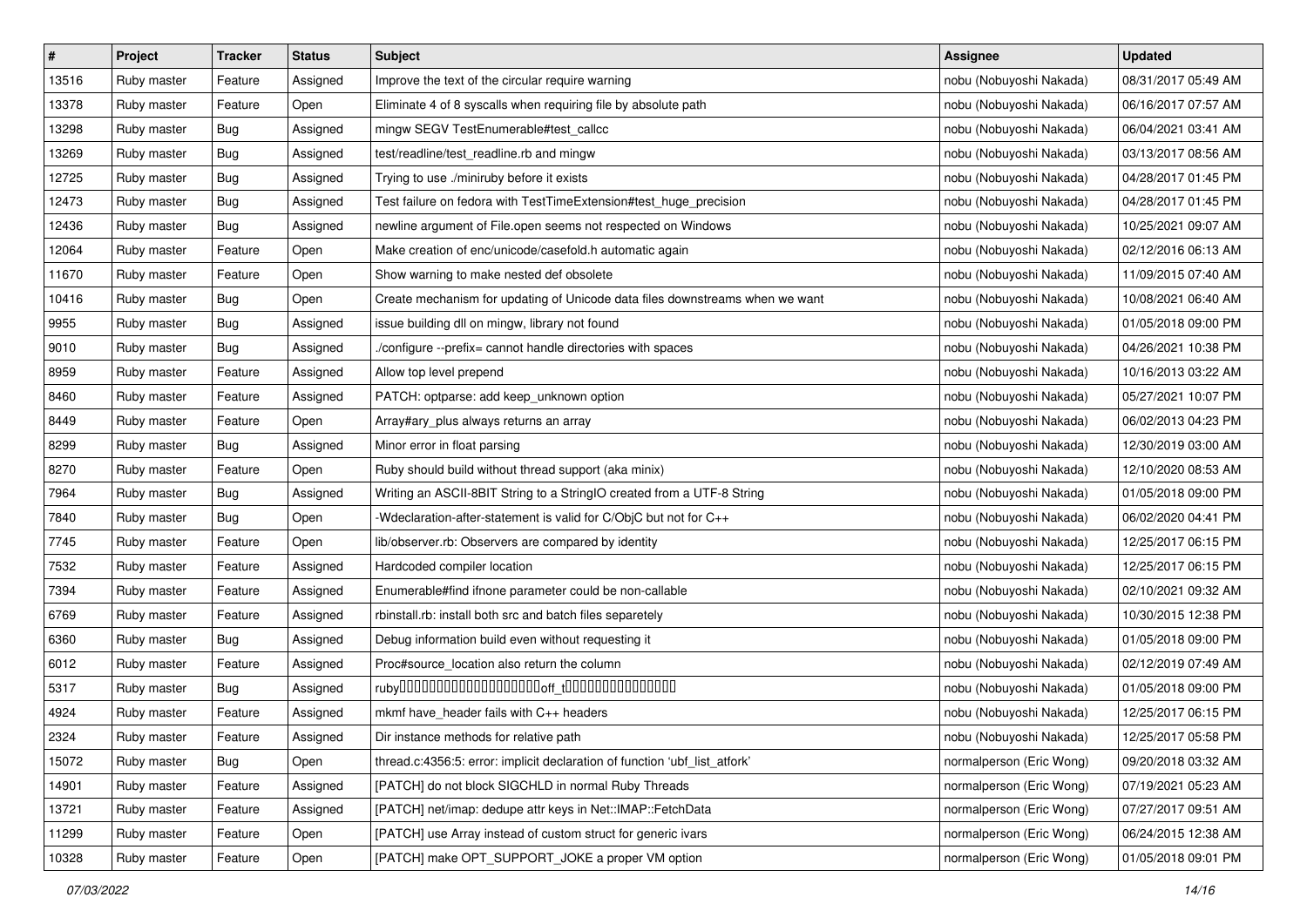| $\sharp$ | Project     | Tracker    | <b>Status</b> | <b>Subject</b>                                                                | <b>Assignee</b>                       | <b>Updated</b>      |
|----------|-------------|------------|---------------|-------------------------------------------------------------------------------|---------------------------------------|---------------------|
| 18727    | Ruby master | <b>Bug</b> | Assigned      | Make failed on x86_64-cygwin (LoadError)                                      | peterzhu2118 (Peter Zhu)              | 04/16/2022 05:15 AM |
| 16805    | Ruby master | Misc       | Assigned      | Coroutine's license is unclear                                                | ReiOdaira (Rei Odaira)                | 07/01/2021 10:09 PM |
| 18658    | Ruby master | Bug        | Open          | Need openssl 3 support for Ubuntu 22.04 (Ruby 2.7.x and 3.0.x)                | rhenium (Kazuki Yamaguchi)            | 05/30/2022 08:06 PM |
| 12582    | Ruby master | <b>Bug</b> | Assigned      | OpenSSL Authenticated Encryption should check for tag length                  | rhenium (Kazuki Yamaguchi)            | 04/28/2017 01:45 PM |
| 12354    | Ruby master | Feature    | Assigned      | PKey::EC Can't output public key pem when private key exists                  | rhenium (Kazuki Yamaguchi)            | 07/24/2019 10:57 PM |
| 8126     | Ruby master | Feature    | Assigned      | OpenSSL::SSL::SSLSocket does not define #recv and #send messages              | rhenium (Kazuki Yamaguchi)            | 08/08/2019 11:05 PM |
| 14412    | Ruby master | Feature    | Assigned      | DRb UNIX on local machine: add support for getpeereid()                       | seki (Masatoshi Seki)                 | 01/28/2018 12:51 PM |
| 13864    | Ruby master | <b>Bug</b> | Assigned      | Rinda multicast test failures due to missing default route                    | seki (Masatoshi Seki)                 | 08/17/2021 07:16 AM |
| 5434     | Ruby master | Feature    | Assigned      | Allow per-class whitelisting of methods safe to expose through DRb            | seki (Masatoshi Seki)                 | 12/25/2017 06:15 PM |
| 12281    | Ruby master | Feature    | Assigned      | Allow lexically scoped use of refinements with `using {}` block syntax        | shugo (Shugo Maeda)                   | 06/13/2016 07:44 AM |
| 18726    | Ruby master | Misc       | Open          | CI Error on c99 and c2x                                                       | shyouhei (Shyouhei Urabe)             | 04/19/2022 09:05 AM |
| 17376    | Ruby master | Misc       | Assigned      | Reduce number of GitHub Actions                                               | shyouhei (Shyouhei Urabe)             | 12/10/2020 11:50 AM |
| 17289    | Ruby master | <b>Bug</b> | Assigned      | Time#strftime occurs Segmentation Fault on ruby-2.7.2p137                     | shyouhei (Shyouhei Urabe)             | 11/05/2020 07:57 AM |
| 6682     | Ruby master | Feature    | Assigned      | Add a method to return an instance attached by a singleton class              | shyouhei (Shyouhei Urabe)             | 12/25/2017 06:15 PM |
| 11955    | Ruby master | Feature    | Assigned      | Expose Object that Receives logs in Logger                                    | sonots (Naotoshi Seo)                 | 11/09/2017 11:35 AM |
| 9115     | Ruby master | <b>Bug</b> | Assigned      | Logger traps all exceptions; breaks Timeout                                   | sonots (Naotoshi Seo)                 | 08/20/2019 12:47 PM |
| 13622    | Ruby master | Misc       | Assigned      | Documentation missing                                                         | stomar (Marcus Stollsteimer)          | 06/03/2017 07:27 AM |
| 15239    | Ruby master | Feature    | Assigned      | [patch] test-spec win32ole                                                    | suke (Masaki Suketa)                  | 12/29/2019 01:04 PM |
| 6613     | Ruby master | Feature    | Assigned      | VT_RECORD, IRecordInfo Support in WIN32OLE                                    | suke (Masaki Suketa)                  | 12/25/2017 06:15 PM |
| 5334     | Ruby master | <b>Bug</b> | Assigned      | Segmentation fault in InternetExplorer IServiceProvider interface             | suke (Masaki Suketa)                  | 12/30/2019 03:00 AM |
| 9590     | Ruby master | Feature    | Open          | introduce st_foreach_update and st_foreach_update_check for performance.      | tarui (Masaya Tarui)                  | 01/05/2018 09:00 PM |
| 7788     | Ruby master | Feature    | Open          | YAML Tag Schema Support                                                       | tenderlovemaking (Aaron<br>Patterson) | 12/25/2017 06:15 PM |
| 7518     | Ruby master | Feature    | Assigned      | Fiddle::Pointer#to_str and Fiddle::Pointer#to_int should be removed           | tenderlovemaking (Aaron<br>Patterson) | 08/15/2013 04:56 AM |
| 7488     | Ruby master | Feature    | Assigned      | Receiving object id in object creation probes                                 | tenderlovemaking (Aaron<br>Patterson) | 12/25/2017 06:15 PM |
| 11599    | Ruby master | Feature    | Open          | Dump entries of hash in ObjectSpace                                           | tmm1 (Aman Karmani)                   | 11/24/2015 05:52 PM |
| 11292    | Ruby master | Feature    | Open          | objspace: Dump type of special consts                                         | tmm1 (Aman Karmani)                   | 06/22/2015 04:22 AM |
| 10038    | Ruby master | Feature    | Assigned      | Extend ObjectSpace.dump to expose buffer addresses for String and Array       | tmm1 (Aman Karmani)                   | 01/05/2018 09:01 PM |
| 12653    | Ruby master | Feature    | Assigned      | Use wide WinAPI for rb_w32_getcwd                                             | usa (Usaku NAKAMURA)                  | 09/12/2016 06:35 AM |
| 11142    | Ruby master | Bug        | Open          | Command line argument parser on windows handles double quotes inconsistently. | usa (Usaku NAKAMURA)                  | 05/12/2015 04:09 PM |
| 15166    | Ruby master | Feature    | Assigned      | 2.5 times faster implementation than current gcd implmentation                | watson1978 (Shizuo Fujita)            | 04/26/2019 09:12 PM |
| 4831     | Ruby master | Feature    | Assigned      | Integer#prime_factors                                                         | yugui (Yuki Sonoda)                   | 01/23/2018 08:09 AM |